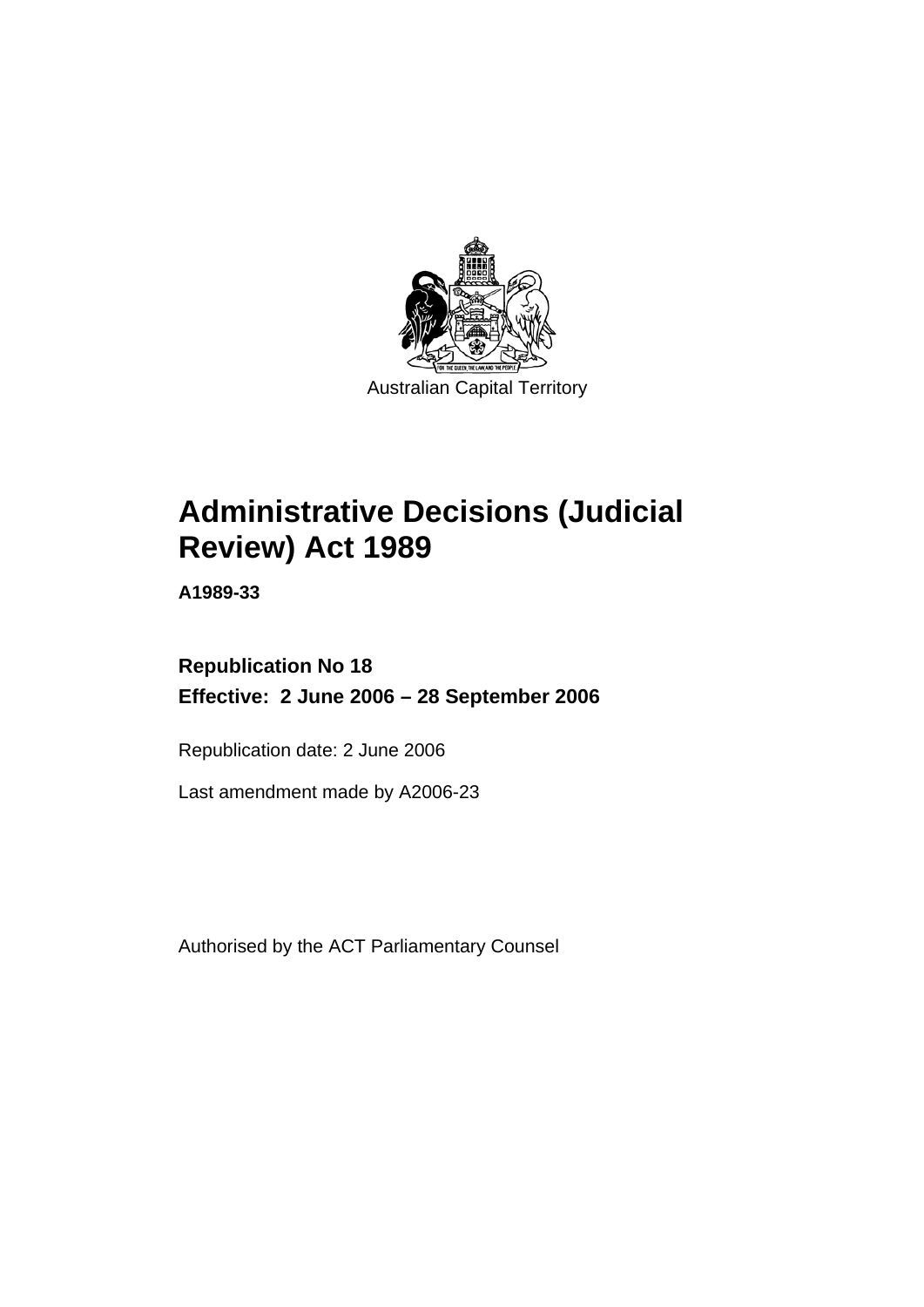# **About this republication**

#### **The republished law**

This is a republication of the *Administrative Decisions (Judicial Review) Act 1989* (including any amendment made under the *Legislation Act 2001*, part 11.3 (Editorial changes)) as in force on 2 June 2006*.* It also includes any amendment, repeal or expiry affecting the republished law to 2 June 2006.

The legislation history and amendment history of the republished law are set out in endnotes 3 and 4.

#### **Kinds of republications**

The Parliamentary Counsel's Office prepares 2 kinds of republications of ACT laws (see the ACT legislation register at www.legislation.act.gov.au):

- authorised republications to which the *Legislation Act 2001* applies
- unauthorised republications.

The status of this republication appears on the bottom of each page.

#### **Editorial changes**

The *Legislation Act 2001*, part 11.3 authorises the Parliamentary Counsel to make editorial amendments and other changes of a formal nature when preparing a law for republication. Editorial changes do not change the effect of the law, but have effect as if they had been made by an Act commencing on the republication date (see *Legislation Act 2001*, s 115 and s 117). The changes are made if the Parliamentary Counsel considers they are desirable to bring the law into line, or more closely into line, with current legislative drafting practice.

This republication does not include amendments made under part 11.3 (see endnote 1).

#### **Uncommenced provisions and amendments**

If a provision of the republished law has not commenced or is affected by an uncommenced amendment, the symbol  $\mathbf{U}$  appears immediately before the provision heading. The text of the uncommenced provision or amendment appears only in the last endnote.

#### **Modifications**

If a provision of the republished law is affected by a current modification, the symbol  $\mathbf{M}$ appears immediately before the provision heading. The text of the modifying provision appears in the endnotes. For the legal status of modifications, see *Legislation Act 2001*, section 95.

#### **Penalties**

The value of a penalty unit for an offence against this republished law at the republication date is—

- (a) if the person charged is an individual—\$100; or
- (b) if the person charged is a corporation—\$500.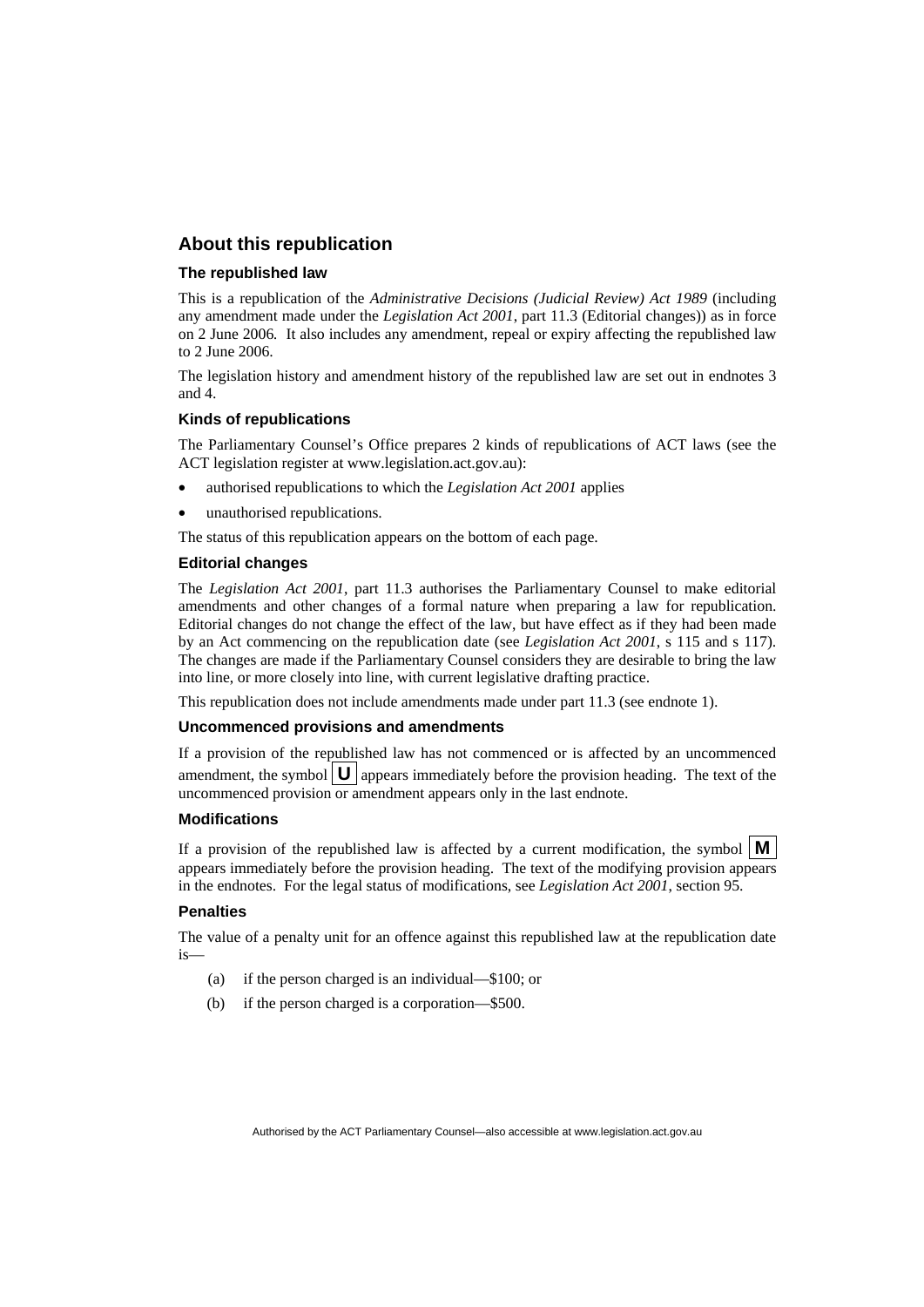

# **Administrative Decisions (Judicial Review) Act 1989**

# **Contents**

02/06/06

|                 |                                                                     | Page       |
|-----------------|---------------------------------------------------------------------|------------|
| 1               | Name of Act                                                         | 2          |
| 2               | Dictionary                                                          | 2          |
| 3               | <b>Notes</b>                                                        | 2          |
| 3A              | Meaning of <i>making</i> and <i>failure to make</i> a decision      | 2          |
| 3B              | Meaning of person aggrieved                                         | 3          |
| ЗC              | Meaning of <i>conduct engaged in</i> for purpose of making decision | 4          |
| 4               | Act to operate despite anything in existing laws                    | 4          |
| 5               | Applications for review of decisions                                | 4          |
| 6               | Applications for review of conduct related to making of decisions   | 6          |
| 7               | Applications for failures to make decisions                         | 8          |
| 8               | Effect of Act on other rights                                       | 9          |
| 9               | Applications for order of review must set out grounds               | 10         |
| 10              | Period in which application for order of review must be made        | 10         |
| R <sub>18</sub> | Administrative Decisions (Judicial Review) Act 1989                 | contents 1 |

Authorised by the ACT Parliamentary Counsel—also accessible at www.legislation.act.gov.au

Effective: 02/06/06-28/09/06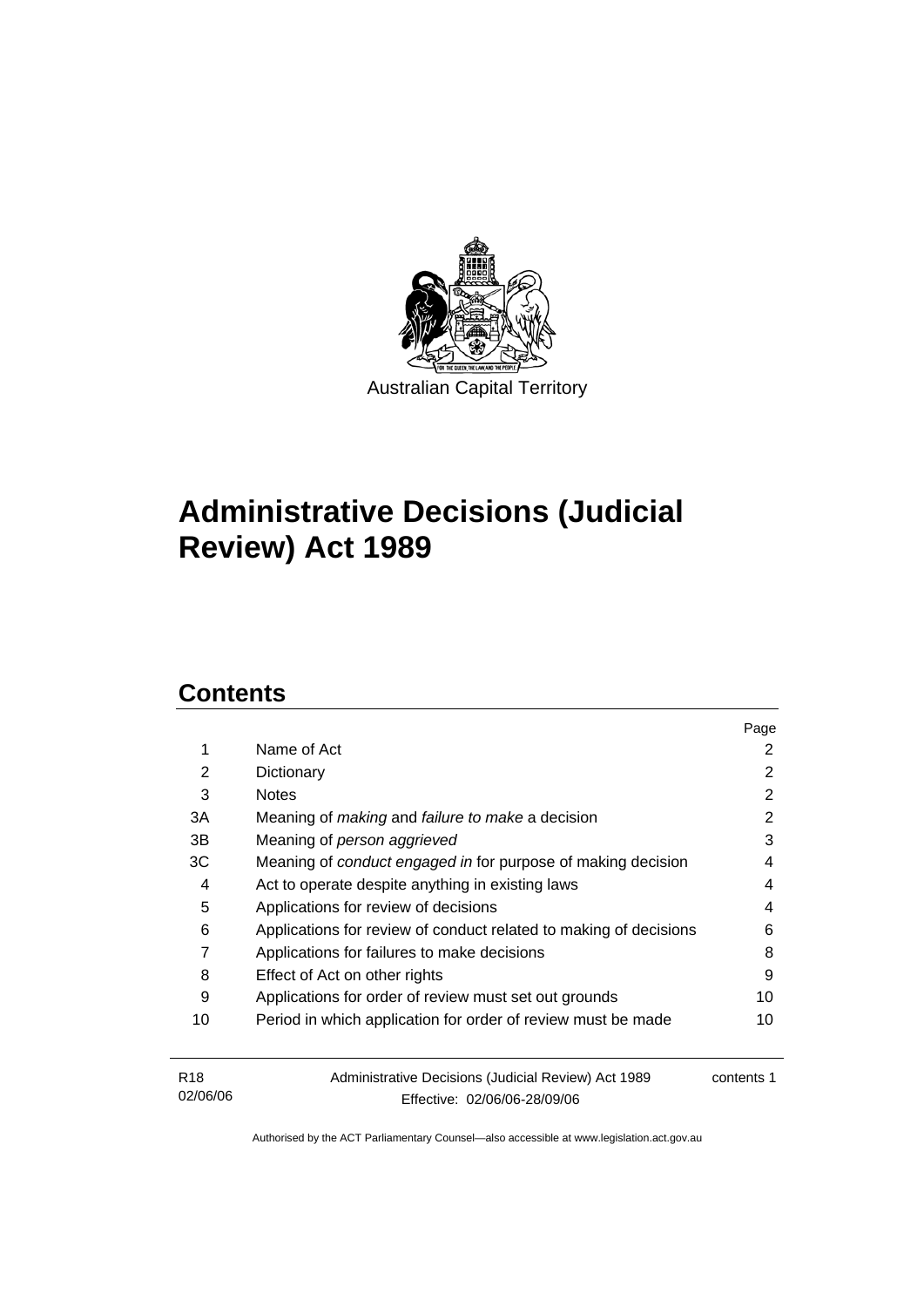#### **Contents**

|                   |                                                                         | Page |
|-------------------|-------------------------------------------------------------------------|------|
| 11                | Application for order of review not limited to grounds in application   | 12   |
| 12 <sup>2</sup>   | Application to be made a party to a proceeding                          | 12   |
| 13                | Reasons for decision may be obtained                                    | 13   |
| 14                | Certain information not required to be disclosed                        | 15   |
| 15                | Ministerial certificate about disclosure of information                 | 17   |
| 16                | Stay of proceedings                                                     | 18   |
| 17                | Powers of Supreme Court in relation to applications for order of review | 18   |
| 18                | Change in person holding, or performing the duties of, an office        | 19   |
| 19                | Intervention by Minister                                                | 20   |
| 20                | Act not to apply to certain decisions                                   | 20   |
| 21                | Regulation-making power                                                 | 21   |
| <b>Schedule 1</b> | Decisions to which this Act does not apply                              | 22   |
| <b>Schedule 2</b> | Decisions to which s 13 does not apply                                  | 26   |

| 2.1 | Administration of criminal justice                               | 26 |
|-----|------------------------------------------------------------------|----|
| 2.2 | Civil proceedings                                                | 26 |
| 2.3 | Decisions relating to territory finance                          | 27 |
| 2.4 | Decisions relating to administration of the public service       | 27 |
| 2.5 | Certain other appointment decisions                              | 28 |
| 2.6 | Certain decisions under the Crimes (Sentence Administration) Act | 28 |
|     |                                                                  |    |

# **Dictionary** 30

| <b>Endnotes</b> |                        |    |
|-----------------|------------------------|----|
|                 | About the endnotes     | 32 |
| 2               | Abbreviation key       | 32 |
| 3               | Legislation history    | 33 |
| 4               | Amendment history      | 37 |
| 5               | Earlier republications | 40 |

| contents 2 | Administrative Decisions (Judicial Review) Act 1989 | R <sub>18</sub> |
|------------|-----------------------------------------------------|-----------------|
|            | Effective: 02/06/06-28/09/06                        | 02/06/06        |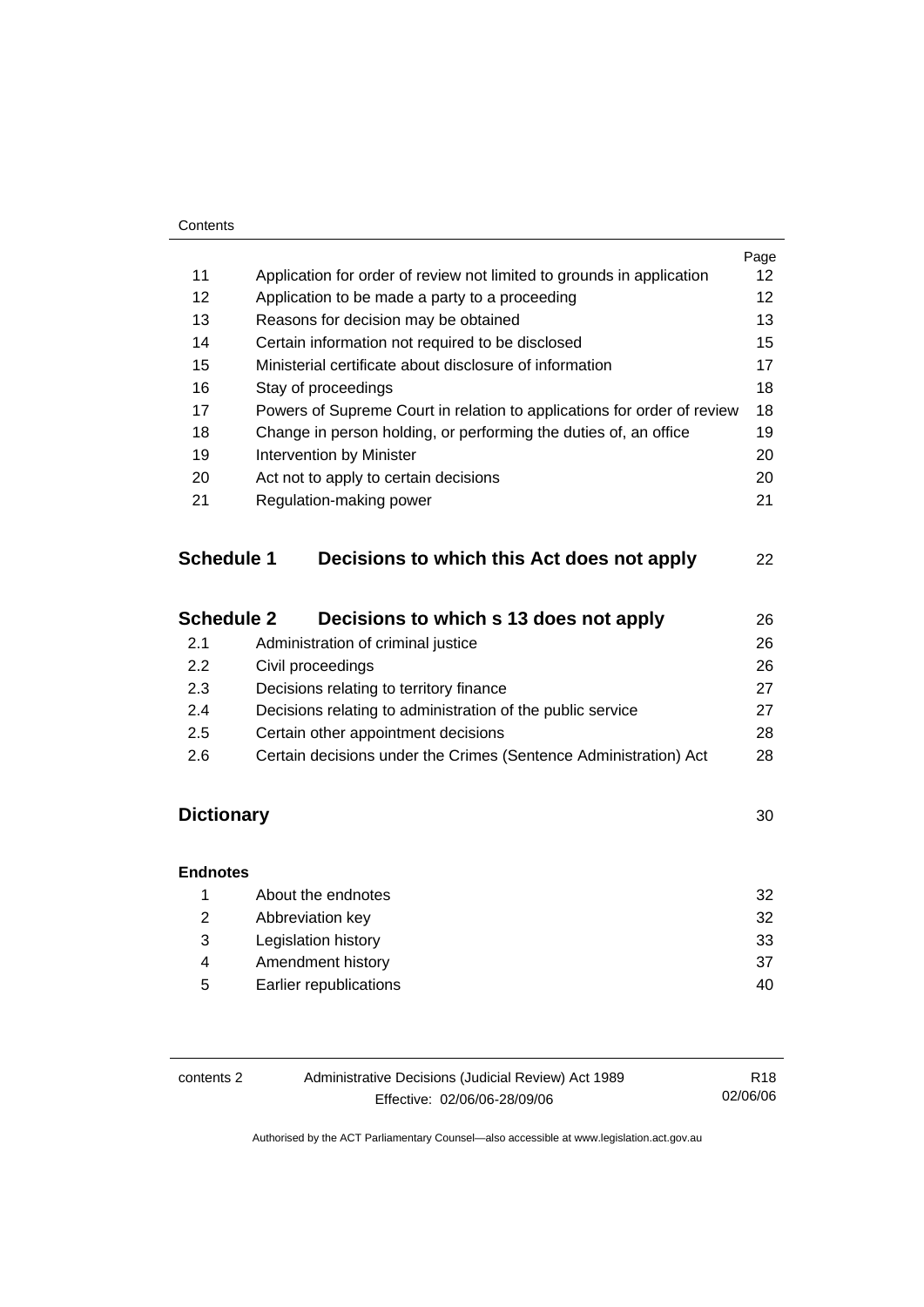

# **Administrative Decisions (Judicial Review) Act 1989**

An Act relating to the review on questions of law of certain administrative decisions

R18 02/06/06

l

Administrative Decisions (Judicial Review) Act 1989 Effective: 02/06/06-28/09/06

page 1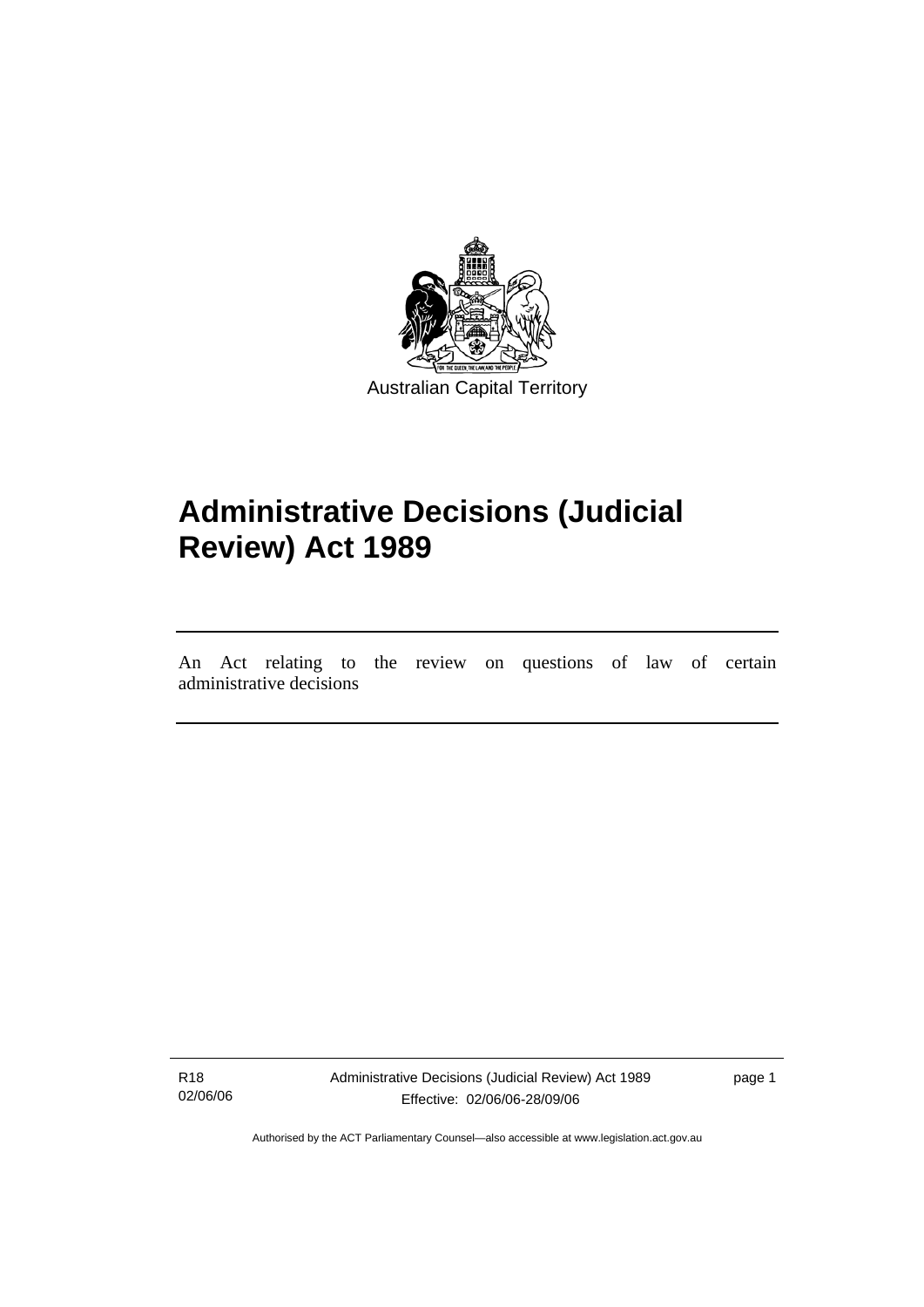# **1 Name of Act**

This Act is the *Administrative Decisions (Judicial Review) Act 1989*.

## **2 Dictionary**

The dictionary at the end of this Act is part of this Act.

*Note 1* The dictionary at the end of this Act defines certain terms used in this Act, and includes references (*signpost definitions*) to other terms defined elsewhere.

> For example, the signpost definition '*person aggrieved*—see section 3B.' means that the term 'person aggrieved' is defined that section.

*Note 2* A definition in the dictionary (including a signpost definition) applies to the entire Act unless the definition, or another provision of the Act, provides otherwise or the contrary intention otherwise appears (see Legislation Act,  $s$  155 and  $s$  156 (1)).

### **3 Notes**

A note included in this Act is explanatory and is not part of this Act.

*Note* See the Legislation Act, s 127 (1), (4) and (5) for the legal status of notes.

# **3A Meaning of** *making* **and** *failure to make* **a decision**

- (1) For this Act, a reference to the *making* of a decision includes a reference to—
	- (a) making, suspending, revoking or refusing to make an order, award or determination; or
	- (b) giving, suspending, revoking or refusing to give a certificate, direction, approval, consent or permission; or
	- (c) issuing, suspending, revoking or refusing to issue a licence, authority or other instrument; or

| page 2 | Administrative Decisions (Judicial Review) Act 1989 | R18      |
|--------|-----------------------------------------------------|----------|
|        | Effective: 02/06/06-28/09/06                        | 02/06/06 |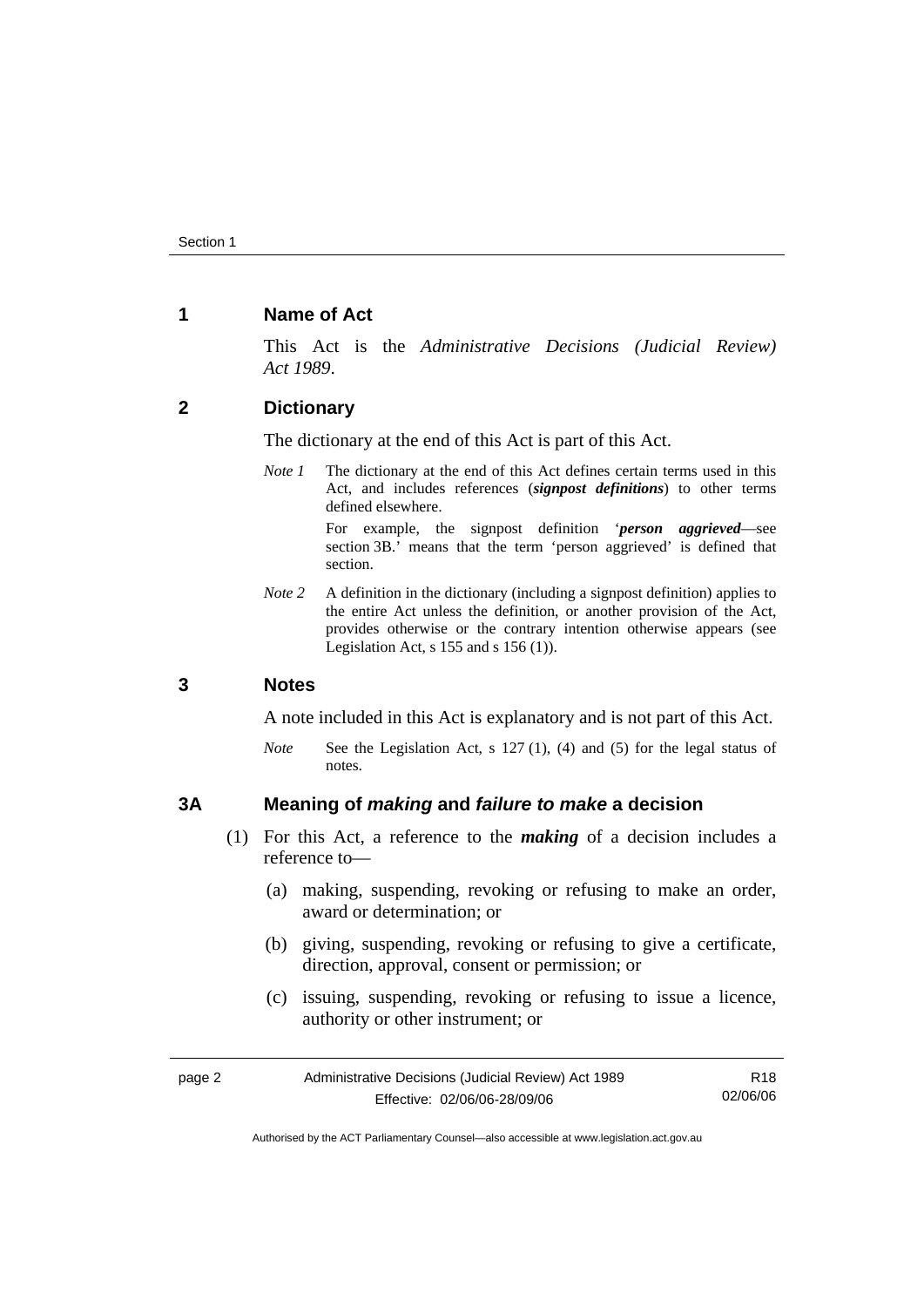- (d) imposing a condition or restriction; or
- (e) making a declaration, demand or requirement; or
- (f) keeping, or refusing to give up, an article; or
- (g) doing or refusing to do anything else;
- (2) If provision is made by an enactment for the making of a report or recommendation before a decision is made, the making of the report or recommendation is itself taken, for this Act, to be the *making* of a decision.
- (3) A reference to a *failure to make* a decision includes a reference to a failure to make—
	- (a) a decision mentioned in subsection  $(1)$  (a) to  $(g)$ ; or
	- (b) a report or recommendation mentioned in subsection (2).

*Note Fail* is defined in the Legislation Act, dict, pt 1, to include refuse.

### **3B Meaning of** *person aggrieved*

- (1) For this Act, a reference to a *person aggrieved* by a decision includes a reference to—
	- (a) a person whose interests are adversely affected by the decision; and
	- (b) for a decision by way of the making of a report or recommendation—a person whose interests would be adversely affected if a decision were, or were not, made in accordance with the report or recommendation.
- (2) For this Act, a reference to a *person aggrieved* by conduct that has been, is being, or is proposed to be engaged in for the purpose of making a decision, includes a reference to a person whose interests are, or would be, adversely affected by the conduct.

page 3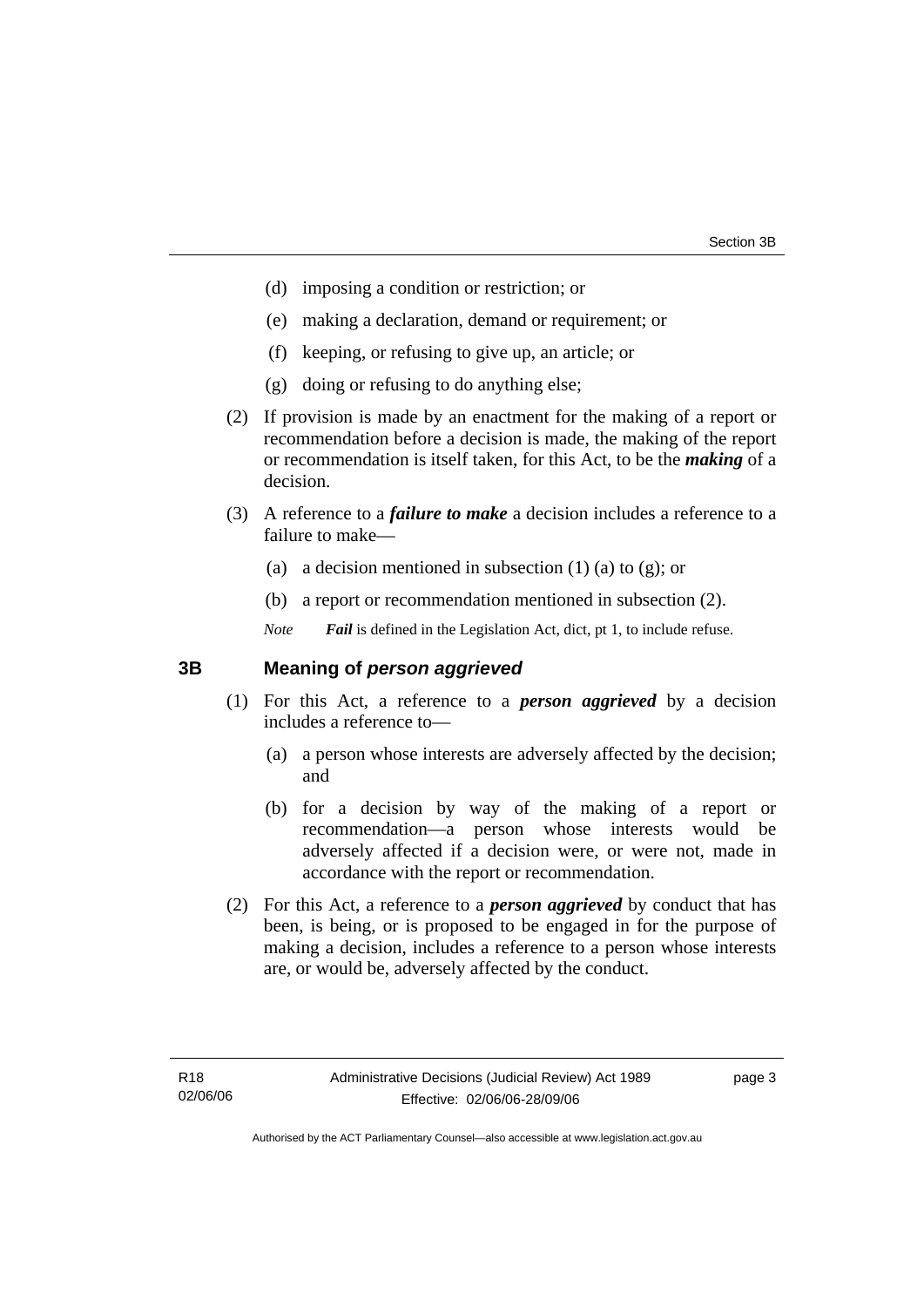(3) For this Act, a reference to a *person aggrieved* by a failure to make a decision includes a reference to a person whose interests are, or would be, adversely affected by the failure.

# **3C Meaning of** *conduct engaged in* **for purpose of making decision**

For this Act, a reference to *conduct engaged in* for the purpose of making a decision includes a reference to the doing of anything preparatory to the making of the decision, including—

- (a) the taking of evidence; or
- (b) the holding of an inquiry or investigation.

# **4 Act to operate despite anything in existing laws**

This Act has effect despite anything contained in any enactment in force at the commencement of this Act.

# **5 Applications for review of decisions**

- (1) A person aggrieved by a decision to which this Act applies may apply to the Supreme Court for an order of review in relation to the decision on any 1 or more of the following grounds:
	- (a) that a breach of the rules of natural justice happened in relation to the making of the decision;
	- (b) that procedures that were required by law to be observed in relation to the making of the decision were not observed;
	- (c) that the person who purported to make the decision did not have jurisdiction to make the decision;
	- (d) that the decision was not authorised by the enactment under which it was purported to be made;
	- (e) that the making of the decision was an improper exercise of the power given by the enactment under which it was purported to be made;

| page 4 | Administrative Decisions (Judicial Review) Act 1989 | R18      |
|--------|-----------------------------------------------------|----------|
|        | Effective: 02/06/06-28/09/06                        | 02/06/06 |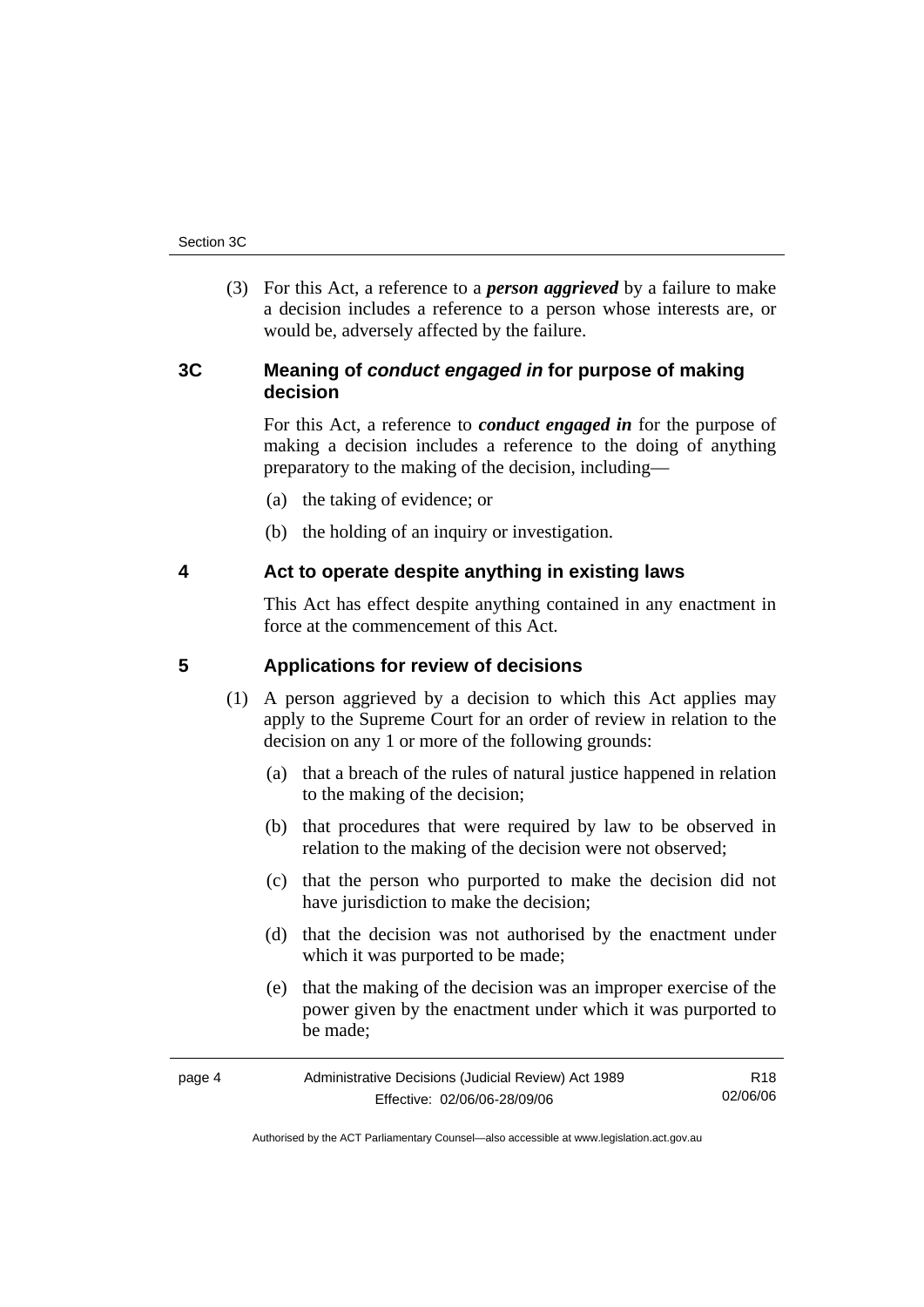- (f) that the decision involved an error of law, whether or not the error appears on the record of the decision;
- (g) that the decision was induced or affected by fraud;
- (h) that there was no evidence or other material to justify the making of the decision;
- (i) that the decision was otherwise contrary to law.
- (2) The reference in subsection (1) (e) to an *improper exercise* of a power includes a reference to—
	- (a) taking an irrelevant consideration into account in the exercise of a power; and
	- (b) failing to take a relevant consideration into account in the exercise of a power; and
	- (c) an exercise of a power for a purpose other than a purpose for which the power is given; and
	- (d) an exercise of a discretionary power in bad faith; and
	- (e) an exercise of a personal discretionary power at the direction or behest of another person; and
	- (f) an exercise of a discretionary power in accordance with a rule or policy without regard to the merits of the particular case; and
	- (g) an exercise of a power that is so unreasonable that no reasonable person could have so exercised the power; and
	- (h) an exercise of a power in such a way that the result of the exercise of the power is uncertain; and
	- (i) any other exercise of a power in a way that is abuse of the power.
- (3) The ground mentioned in subsection (1) (h) is not taken to be made out unless—

| R18      | Administrative Decisions (Judicial Review) Act 1989 | page 5 |
|----------|-----------------------------------------------------|--------|
| 02/06/06 | Effective: 02/06/06-28/09/06                        |        |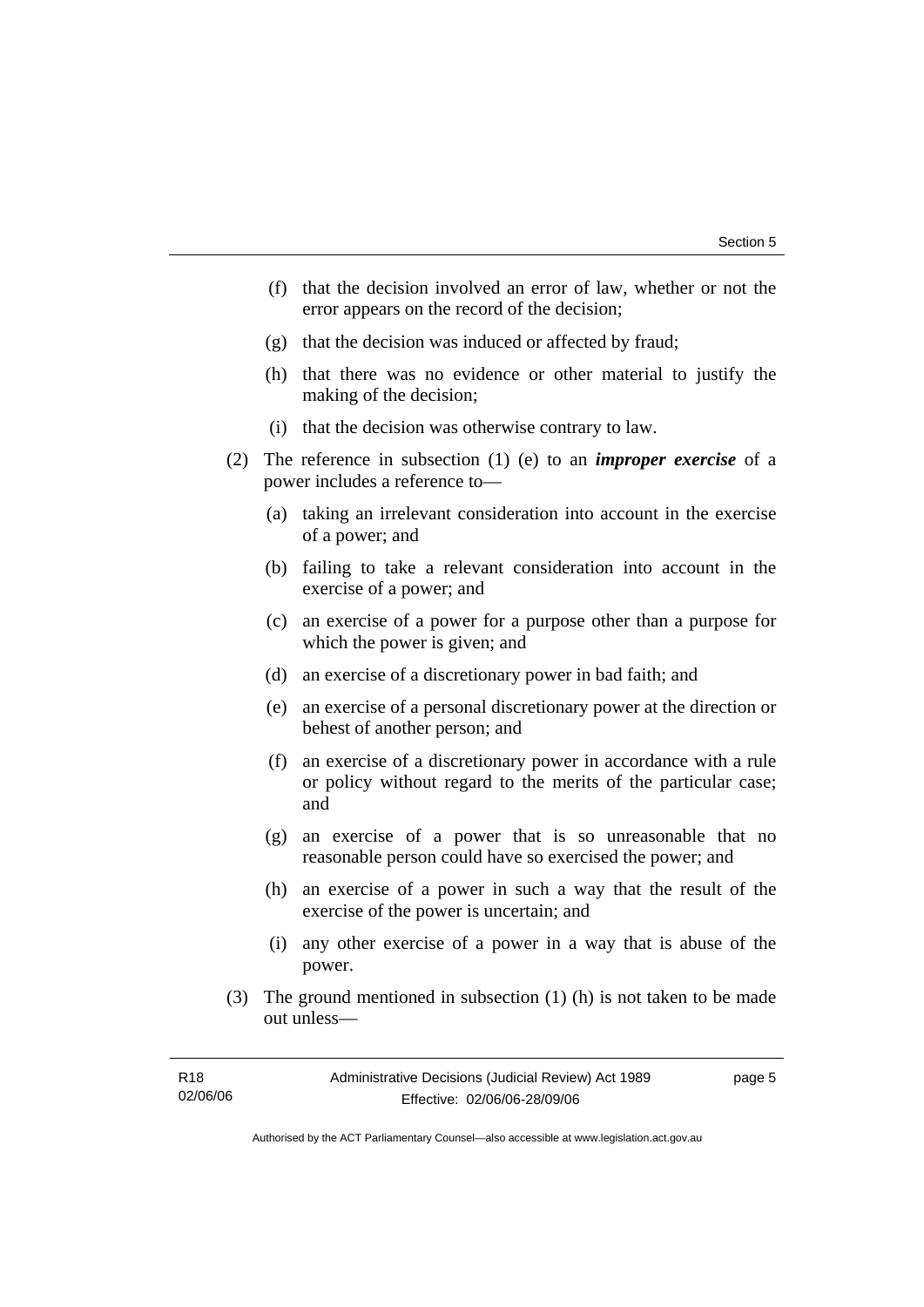- (a) the person who made the decision was required by law to reach that decision only if a particular matter was established, and there was no evidence or other material (including facts of which the person was entitled to take notice) from which the person could reasonably be satisfied that the matter was established; or
- (b) the person who made the decision based the decision on the existence of a particular fact, and that fact did not exist.

# **6 Applications for review of conduct related to making of decisions**

- (1) If a person has engaged, is engaging, or proposes to engage, in conduct for the purpose of making a decision to which this Act applies, a person aggrieved by the conduct may apply to the Supreme Court for an order of review in relation to the conduct on any 1 or more of the following grounds:
	- (a) that a breach of the rules of natural justice has happened, is happening, or is likely to happen, in relation to the conduct;
	- (b) that procedures that are required by law to be observed in relation to the conduct have not been, are not being, or are likely not to be, observed;
	- (c) that the person who has engaged, is engaging, or proposes to engage, in the conduct does not have jurisdiction to make the proposed decision;
	- (d) that the enactment under which the decision is proposed to be made does not authorise the making of the proposed decision;
	- (e) that the making of the proposed decision would be an improper exercise of the power given by the enactment under which the decision is proposed to be made;
	- (f) that an error of law—

R18 02/06/06

Authorised by the ACT Parliamentary Counsel—also accessible at www.legislation.act.gov.au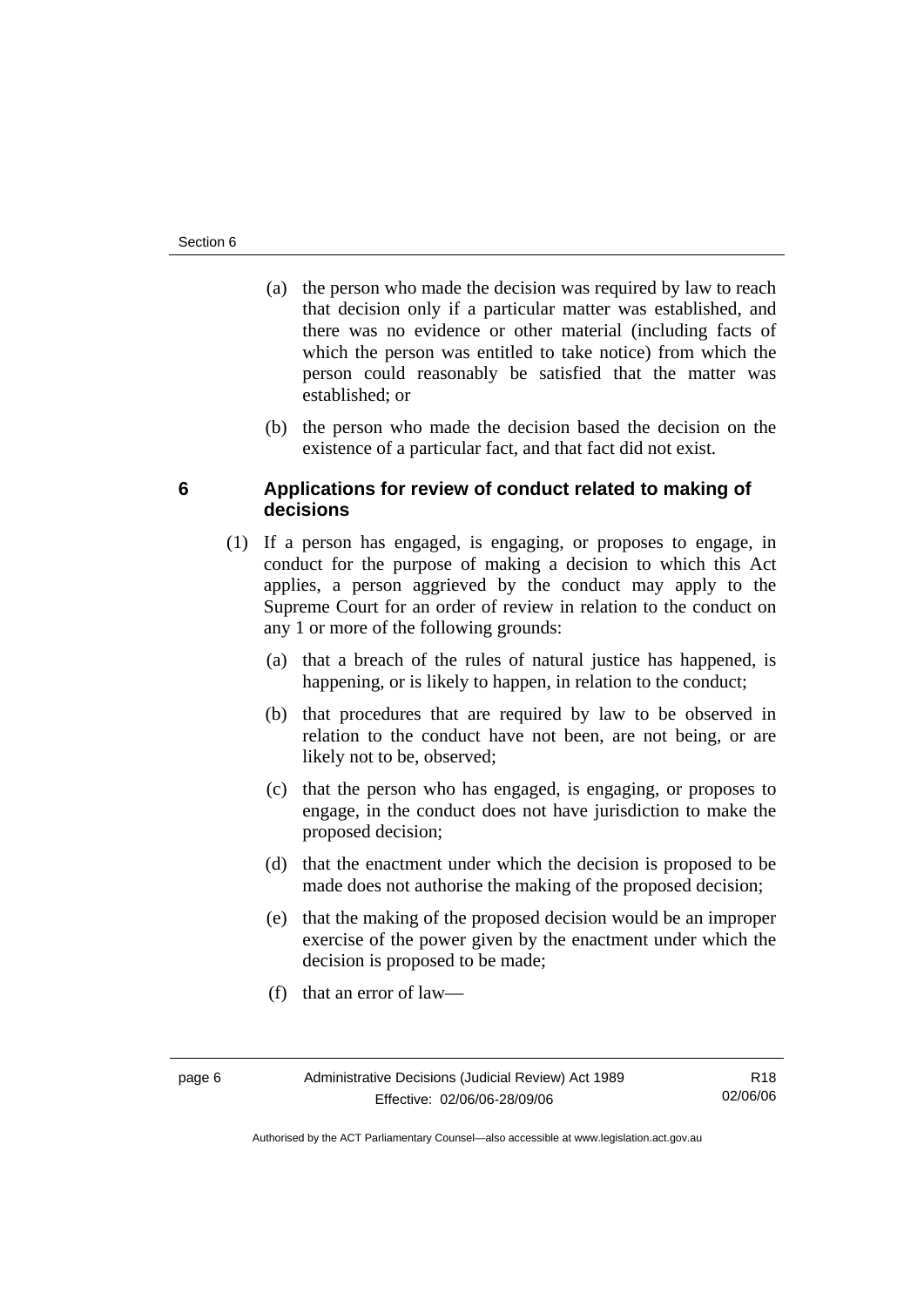- (i) has been, is being, or is likely to be, committed in the course of the conduct in the making of the proposed decision; or
- (ii) is likely to be committed in the making of the proposed decision.
- (g) that fraud has taken place, is taking place, or is likely to take place, in the course of the conduct;
- (h) that there is no evidence or other material to justify the making of the proposed decision;
- (i) that the making of the proposed decision would be otherwise contrary to law.
- (2) The reference in subsection (1) (e) to an *improper exercise* of a power includes a reference to—
	- (a) taking an irrelevant consideration into account in the exercise of a power; and
	- (b) failing to take a relevant consideration into account in the exercise of a power; and
	- (c) an exercise of a power for a purpose other than a purpose for which the power is given; and
	- (d) an exercise of a discretionary power in bad faith; and
	- (e) an exercise of a personal discretionary power at the direction or behest of another person; and
	- (f) an exercise of a discretionary power in accordance with a rule or policy without regard to the merits of the particular case; and
	- (g) an exercise of a power that is so unreasonable that no reasonable person could have so exercised the power; and
	- (h) an exercise of a power in such a way that the result of the exercise of the power is uncertain; and

| R18      | Administrative Decisions (Judicial Review) Act 1989 | page 7 |
|----------|-----------------------------------------------------|--------|
| 02/06/06 | Effective: 02/06/06-28/09/06                        |        |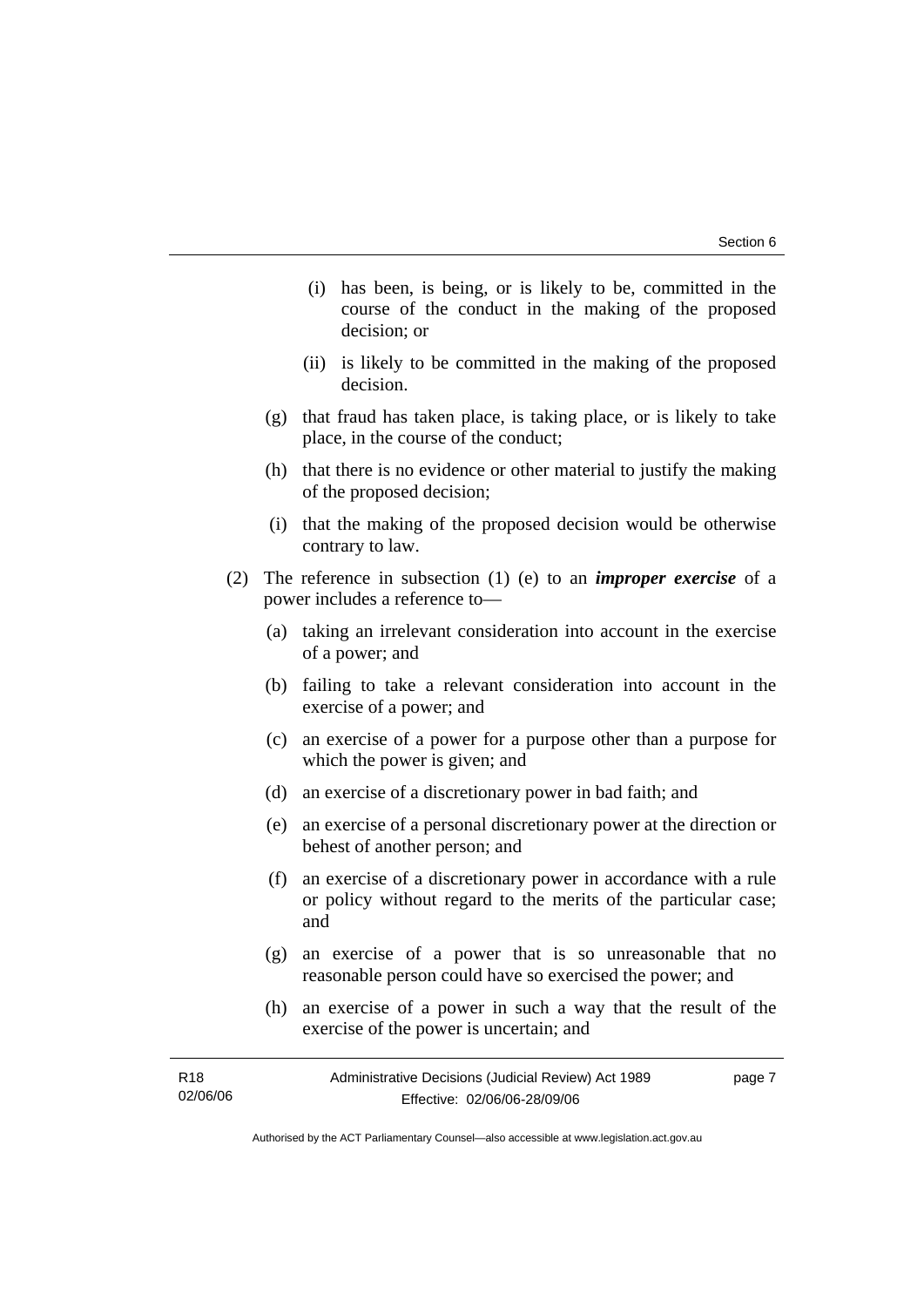- (i) any other exercise of a power in a way that is abuse of the power.
- (3) The ground mentioned in subsection (1) (h) is not taken to be made out unless—
	- (a) the person who proposes to make the decision is required by law to reach that decision only if a particular matter is established, and there is no evidence or other material (including facts of which the person was entitled to take notice) from which the person can reasonably be satisfied that the matter is established; or
	- (b) the person proposed to make the decision on the basis of the existence of a particular fact, and that fact does not exist.

# **7 Applications for failures to make decisions**

- $(1)$  If—
	- (a) a person has a duty to make a decision to which this Act applies; and
	- (b) there is no law that prescribes a period within which the person is required to make that decision; and
	- (c) the person has failed to make that decision;

a person aggrieved by the failure to make the decision may apply to the Supreme Court for an order of review in relation to the failure to make the decision on the ground that there has been unreasonable delay in making the decision.

- $(2)$  If—
	- (a) a person has a duty to make a decision to which this Act applies; and
	- (b) a law prescribes a period within which the person is required to make that decision; and

| page 8 | Administrative Decisions (Judicial Review) Act 1989 | R18      |
|--------|-----------------------------------------------------|----------|
|        | Effective: 02/06/06-28/09/06                        | 02/06/06 |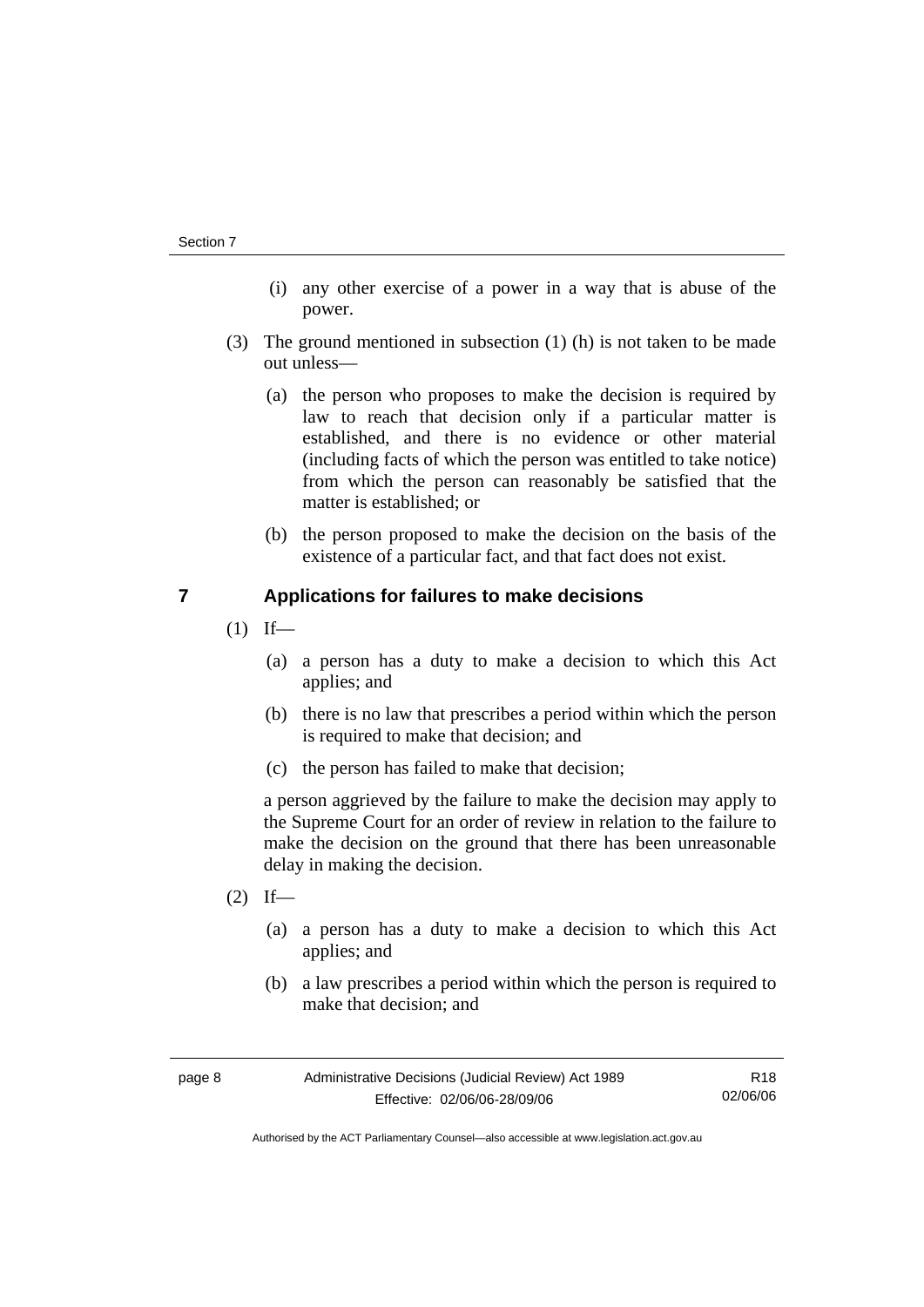(c) the person has failed to make that decision before the end of that period;

a person aggrieved by the failure may apply to the Supreme Court for an order of review in relation to the failure to make the decision within that period on the ground that the person has a duty to make the decision even though the period has ended.

## **8 Effect of Act on other rights**

- (1) The rights given by section 5, section 6 and section 7 to a person to seek an order for review—
	- (a) are additional to the rights of the person to seek a review in another way; and
	- (b) must be disregarded for the *Ombudsman Act 1989*, section 6 (6).
- (2) However—
	- (a) the Supreme Court or any other court may, in a proceeding brought otherwise than under this Act, refuse to grant an application for review in relation to a matter if an application for review of that matter has been made to the Supreme Court under section 5, section 6 or section 7; and
	- (b) the Supreme Court may, in its discretion, refuse to grant an application for review of a matter under section 5, section 6 or section 7 if—
		- (i) the applicant has sought a review by a court including the Supreme Court of the matter otherwise than under this Act; or
		- (ii) adequate provision is made by a law other than this Act under which the applicant is entitled to seek a review of that matter; or

page 9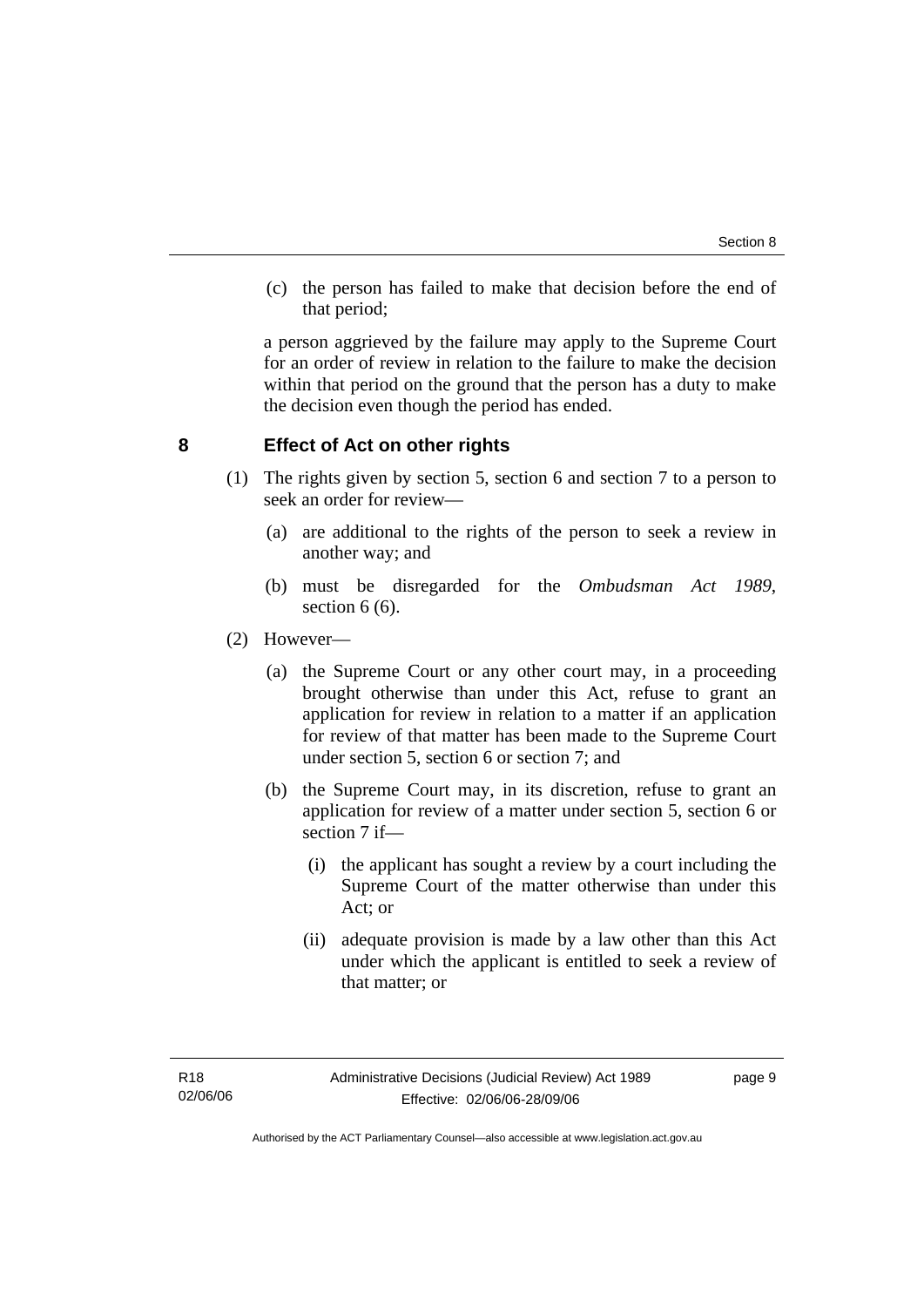- (iii) the matter to which the application relates arises under the *Land (Planning and Environment) Act 1991* or the *Heritage Act 2004* and is a matter being reviewed, or for which application has been made for review, under a law other than this Act, whether on the application of the person who has made application to the Supreme Court for review of the matter under this Act or anyone else.
- (3) In this section:

*review* includes a review by way of reconsideration, rehearing, appeal, the grant of an injunction or of a prerogative or statutory writ or the making of a declaratory or other order.

### **9 Applications for order of review must set out grounds**

An application to the Supreme Court for an order of review must set out the grounds of the application.

# **10 Period in which application for order of review must be made**

- (1) An application to the Supreme Court for an order of review in relation to a decision that has been made (including a decision made after the end of the period within which it was required to be made) must be made within the period required by subsection (2) (or any further time allowed by the court) if the terms of the decision were—
	- (a) recorded in writing; and
	- (b) set out in a document that was given to the applicant.
	- *Note* The court may allow further time after the end of the period required by s (2) (see Legislation Act, s 151C).
- (2) For subsection (1), the period within which an application for an order of review is required to be made is the period beginning on the day the decision is made and ending 28 days after the relevant day.

R18 02/06/06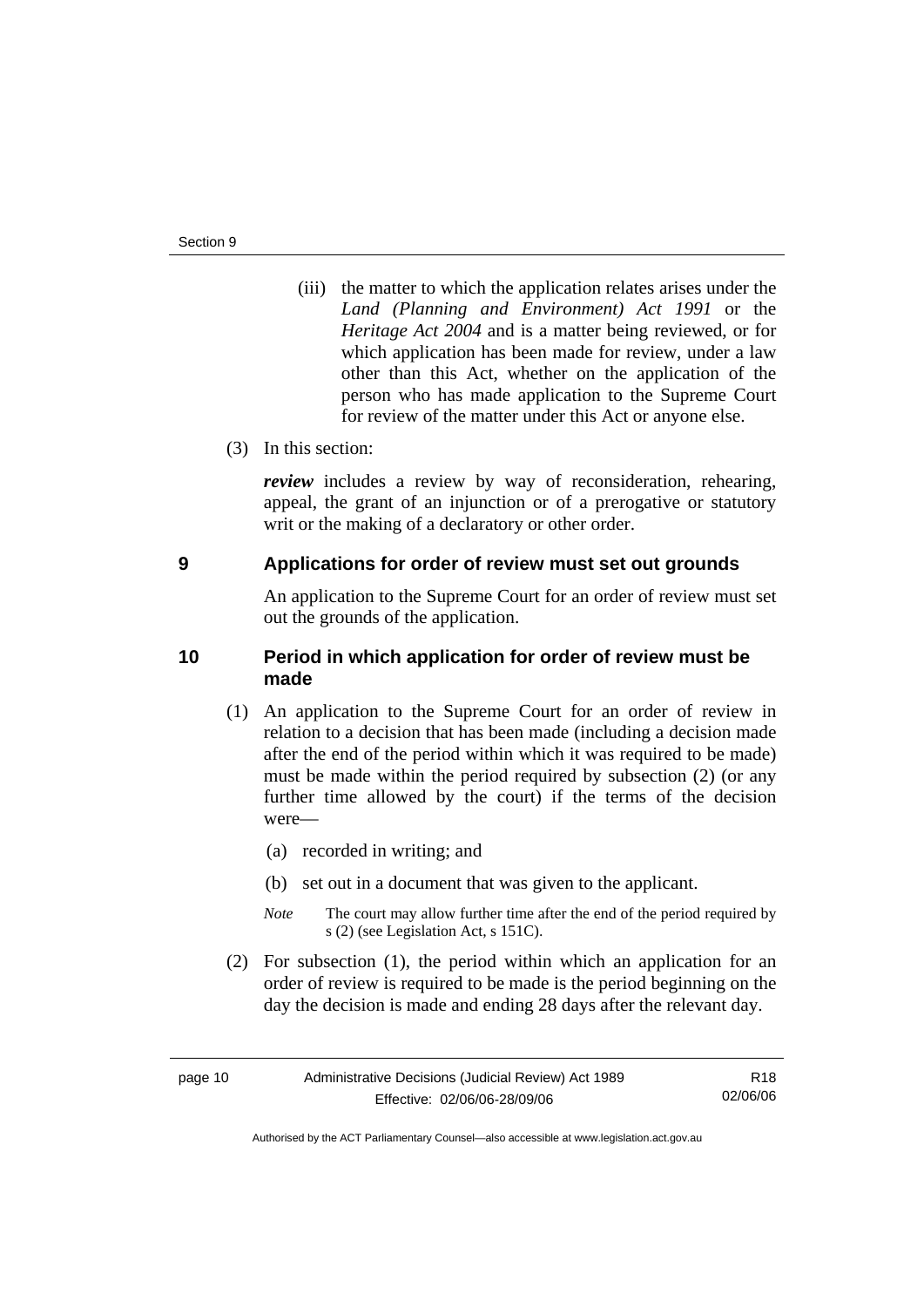- (3) If there is no period prescribed for making an application for an order for review in relation to a particular decision, the Supreme Court may refuse to consider an application for an order for review in relation to the decision if it is of the opinion that the application was not made within a reasonable time after the decision was made.
- (4) If there is no period prescribed for making an application by a particular person for an order for review in relation to a particular decision, the Supreme Court may refuse to consider an application by the person for an order for review in relation to the decision if it is of the opinion that the application was not made within a reasonable time after the decision was made.
- (5) In forming an opinion for subsection (3) or (4), the Supreme Court—
	- (a) must have regard to—
		- (i) the time when the applicant became aware of the decision; and
		- (ii) if subsection (4) applies—the period prescribed for the making of an application by anyone else for an order of review in relation to the decision; and
	- (b) may have regard to anything else it considers relevant.
- (6) In subsection (2):

*relevant day* means—

 (a) if the decision includes, or is accompanied by, a written statement of reasons for the decision—the day a document setting out the terms of the decision is given to the applicant; or

*Note* For the meaning of *statement of reasons*, see the dict.

 (b) if paragraph (a) does not apply and a written statement of reasons for the decision is given to the applicant (otherwise than because of a request under section 13 (1)) not later than 28 days after the day a document setting out the terms of the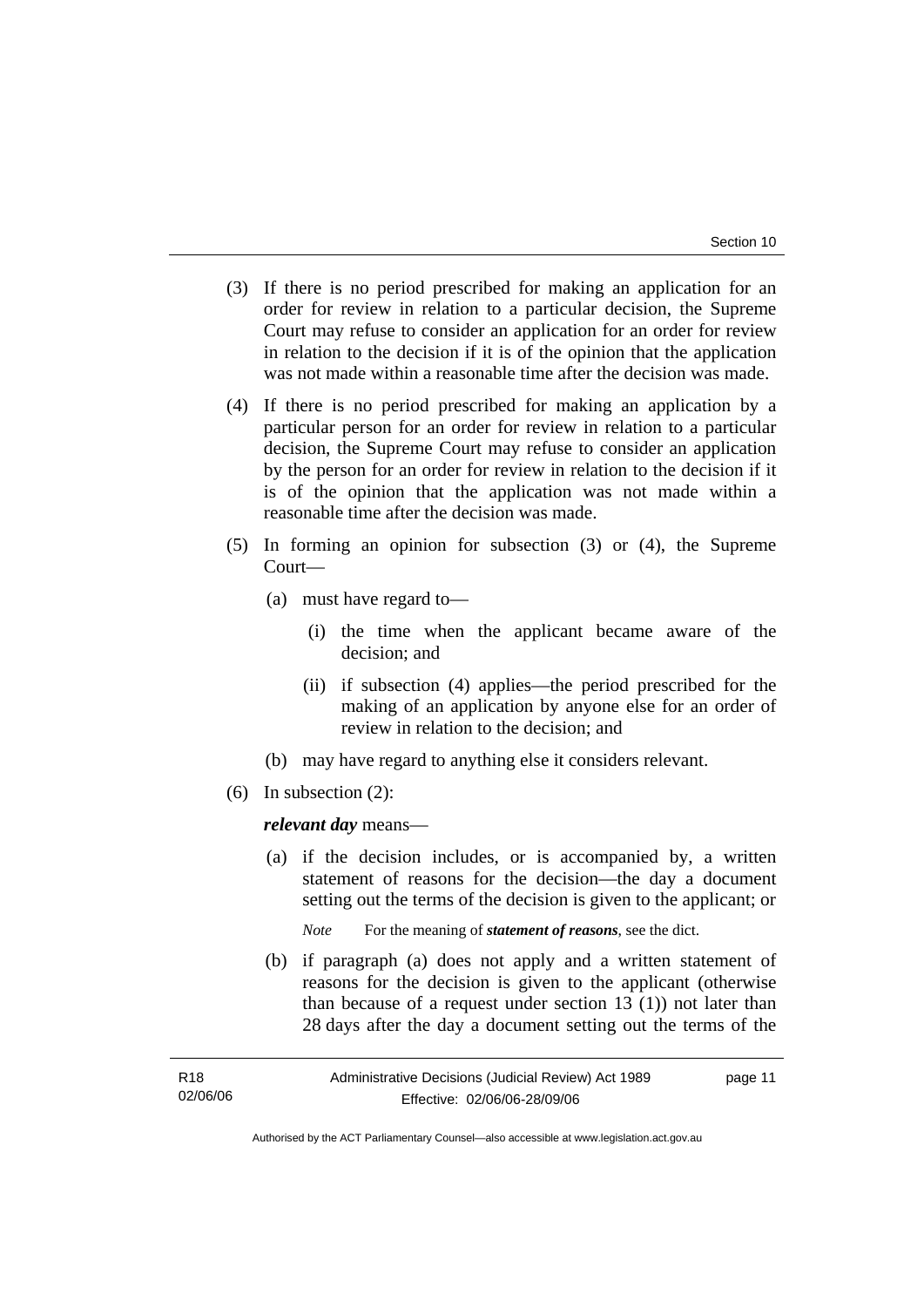decision is given to the applicant—the day the statement is given to the applicant; or

- (c) if paragraph (a) does not apply and the applicant requests the person who made the decision to give a statement under section  $13(1)$ —
	- (i) the day the statement is given to the applicant; or
	- (ii) the day the applicant is told under section 13 (3) that the applicant was not entitled to make the request; or
	- (iii) the day the Supreme Court makes an order under section 13 (6) declaring that the applicant was not entitled to make the request; or
	- (iv) the day the applicant is told under section 14 (3) or section 15 (3) that the statement will not be given to the applicant.
- (d) in any other case—the day a document setting out the terms of the decision.

# **11 Application for order of review not limited to grounds in application**

The applicant for an order of review is not limited to the grounds set out in the application but, if the applicant wishes to rely on a ground not set out in the application, the Supreme Court may direct the application be amended to state the ground.

# **12 Application to be made a party to a proceeding**

- (1) A person interested in a decision, conduct or failure in relation to which an application has been made to the Supreme Court under this Act may apply to the Supreme Court to be made a party to the application.
- (2) The Supreme Court may, in its discretion—

R18 02/06/06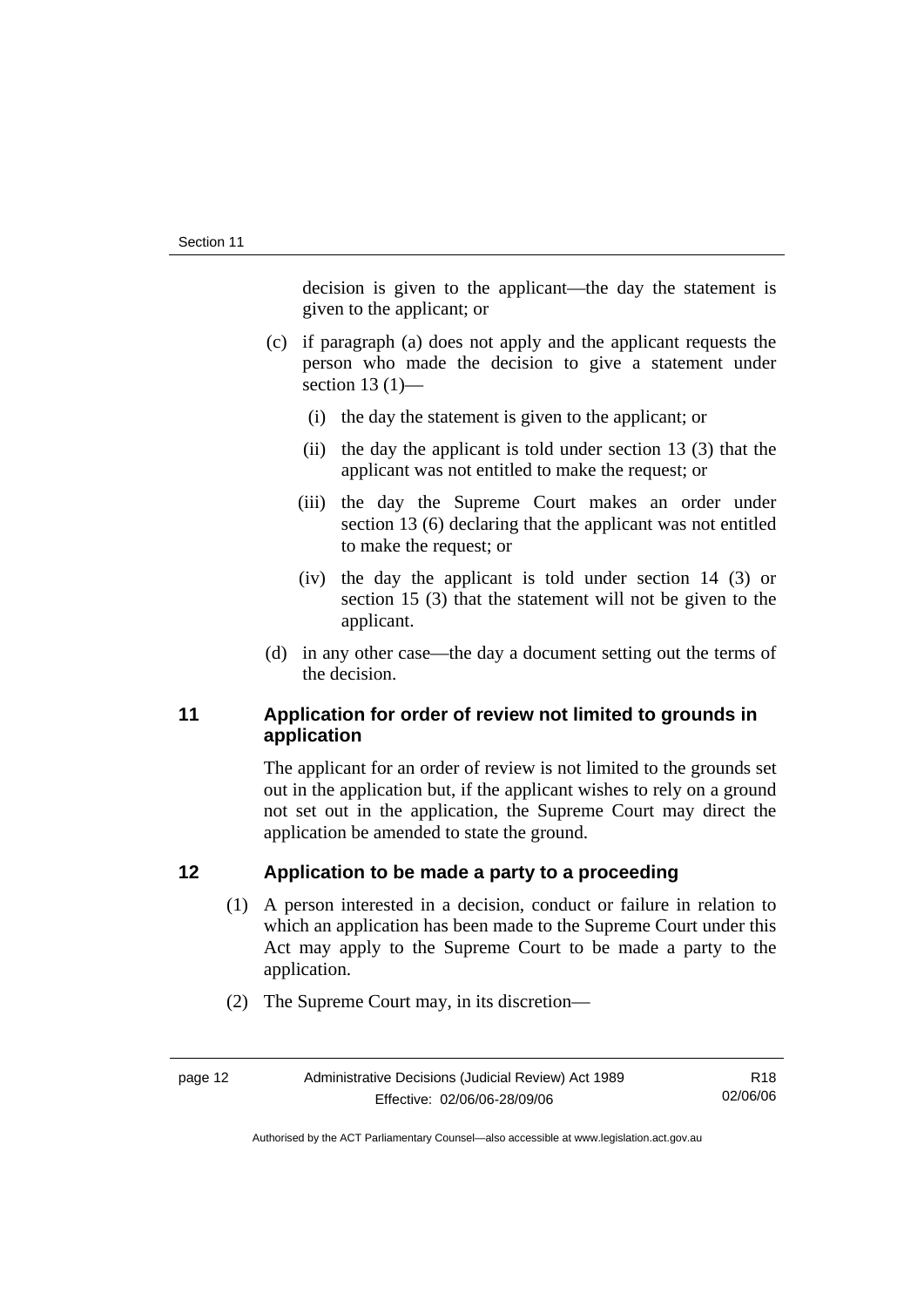- (a) grant the application either unconditionally or subject to the conditions that it considers appropriate; or
- (b) refuse the application.

### **13 Reasons for decision may be obtained**

 (1) If a person (the *decision-maker*) makes a decision to which this section applies, a person (the *requester*) who is entitled to make an application to the Supreme Court under section 5 in relation to the decision may, in writing, request the decision-maker to provide a written statement of reasons in relation to the decision.

*Note* For the meaning of *statement of reasons*, see the dict.

- (2) The decision-maker must, as soon as practicable and in any event not later than 28 days after the day the decision-maker receives the request (the *request day*), prepare the statement and give it to the requester.
- (3) If the decision-maker is of the opinion that the requester was not entitled to make the request, the decision-maker may, not later than 28 days after the request day—
	- (a) give to the requester written notice of the decision-maker's opinion; or
	- (b) apply to the Supreme Court under subsection (6) for an order declaring that the requester was not entitled to make the request.
- (4) Despite subsection (2), if the decision-maker gives notice under subsection (3) or applies to the Supreme Court under subsection (6), the decision-maker is not required to comply with the request unless—
	- (a) the court, on an application under subsection (6), orders the decision-maker to give the statement; or
	- (b) the decision-maker has applied to the court under subsection (6) for an order declaring that the requester was not

| R <sub>18</sub> | Administrative Decisions (Judicial Review) Act 1989 | page 13 |
|-----------------|-----------------------------------------------------|---------|
| 02/06/06        | Effective: 02/06/06-28/09/06                        |         |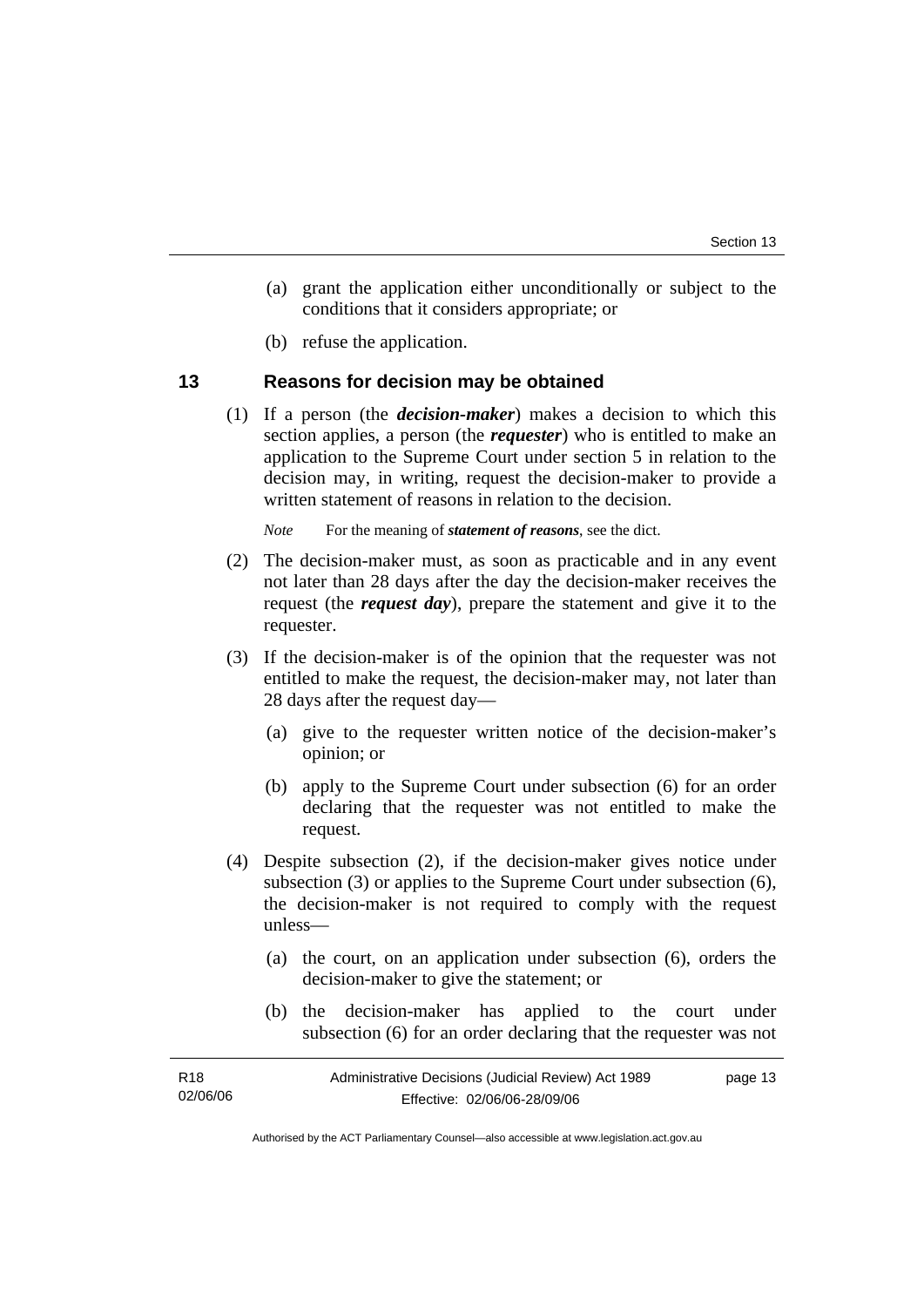entitled to make the request and the court refuses the application.

- (5) If subsection (4) (a) or (b) applies, the decision-maker must prepare the statement and give it to the requester not later than 28 days after the day of the Supreme Court's decision.
- (6) On the application of either the decision-maker or requester under this subsection, the Supreme Court may make an order declaring that the requester was, or was not, entitled to make the request.
- (7) Despite subsection (2), the decision-maker may refuse to prepare and give the statement to the requester if—
	- (a) for a decision the terms of which were recorded in writing and set out in a document that was given to the requester—the request was made later than 28 days after the day the document was given to the requester; or
	- (b) in any other case—the relevant request was not made within a reasonable time after the decision was made.
- (8) If subsection (7) (a) or (b) applies, the decision maker must give to the requester, not later than 14 days after the request day, written notice stating—
	- (a) that the statement will not be given to the requestor; and
	- (b) the reasons why it will not be given.
- (9) For subsection (7) (b), a request for a statement in relation to a decision is taken to have been made within a reasonable time after the decision was made if the Supreme Court, on application by the requester, declares that the request was made within a reasonable time after the decision was made.
- (10) On application by the requester under this subsection, the Supreme Court may order the decision-maker to give the requester, within a stated period, an additional statement containing better particulars in relation to stated matters if the court considers that the statement

R18 02/06/06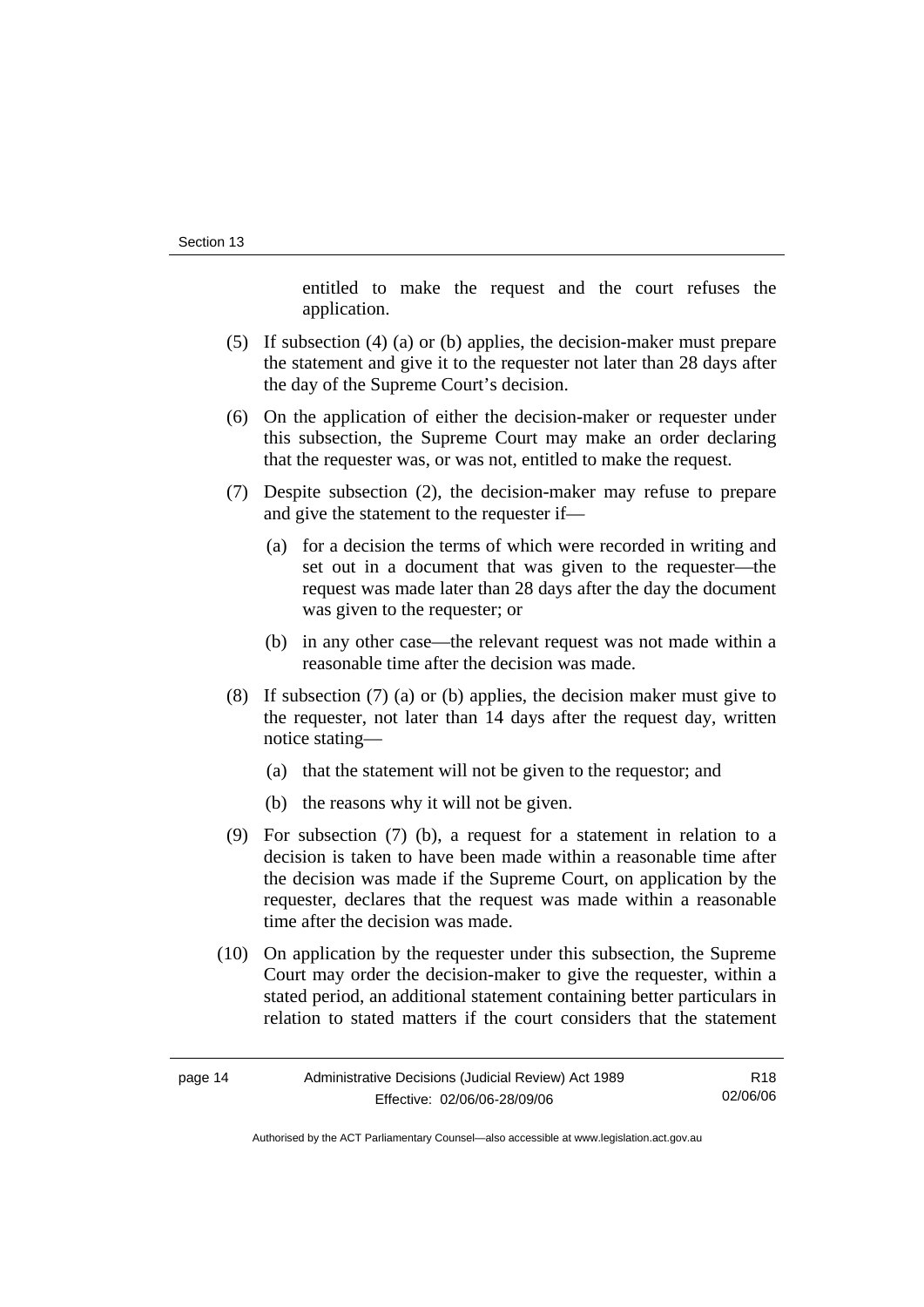given to the requester does not contain adequate particulars, in relation to the decision.

- (11) A regulation may declare decisions not to be decisions to which this section applies.
- (12) A regulation made under subsection (11) applies only in relation to decisions made after the regulation takes effect.
- (13) In this section:

*decision to which this section applies* means a decision to which this Act applies, other than—

- (a) a decision to which the *Administrative Appeals Tribunal Act 1989*, section 26 (Person affected by decision may obtain reasons for decision) applies; or
- (b) a decision that includes, or is accompanied by, a statement of reasons; or
- (c) a decision mentioned in schedule 2.

### **14 Certain information not required to be disclosed**

- (1) This section applies in relation to any information to which a request made to a person under section 13 (1) relates if the information—
	- (a) relates to the personal affairs or business affairs of a person other than the person making the request; and
	- (b) is information—
		- (i) that was supplied in confidence; or
		- (ii) the publication of which would reveal a trade secret; or
		- (iii) that was provided in compliance with a duty imposed by an enactment; or
		- (iv) the giving of which in accordance with the request would be in contravention of an enactment that expressly

| R <sub>18</sub> | Administrative Decisions (Judicial Review) Act 1989 | page 15 |
|-----------------|-----------------------------------------------------|---------|
| 02/06/06        | Effective: 02/06/06-28/09/06                        |         |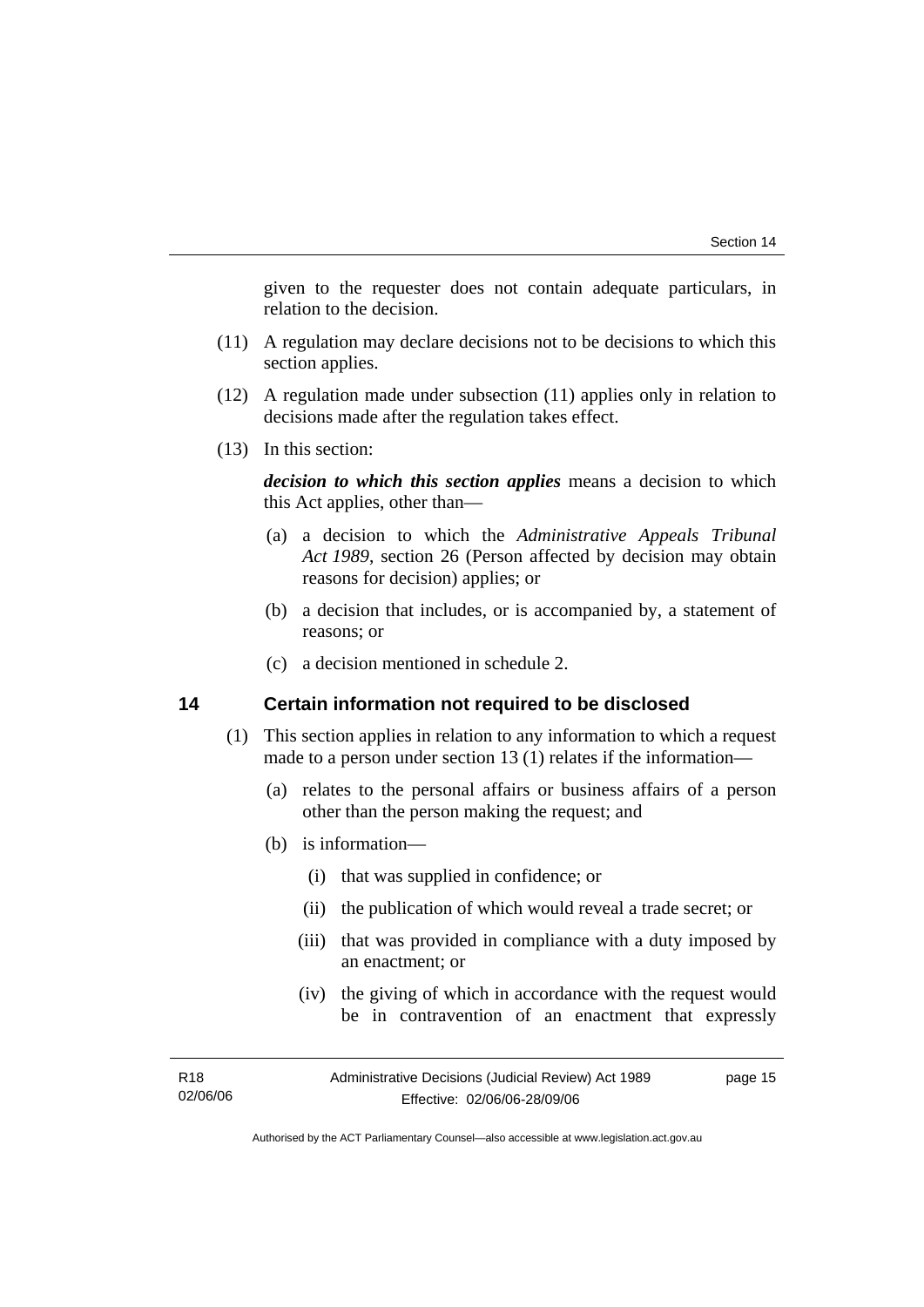imposes on the person to whom the request is made a duty not to divulge or communicate information of that kind—

- (A) to anyone; or
- (B) to anyone, other than a particular person; or
- (C) except in particular circumstances.
- (2) If a person has been requested under section 13 (1) to give a statement to a person—
	- (a) the person to whom the request is made is not required to include in the statement any information in relation to which this section applies; and
	- (b) if the statement would be false or misleading if it did not include the information—the person is not required to give the statement.
- (3) If, under subsection (2), information is not included in a statement provided by a person or a statement is not provided by a person, the person must provide written notice to the person who requested the statement—
	- (a) if information is not included in a statement—stating that the information is not so included and giving the reason for not including the information; or
	- (b) if a statement is not provided—stating that the statement will not be provided and giving the reason for not providing the statement.
- (4) This section does not affect the power of the Supreme Court to make an order for the discovery of documents or to require the giving of evidence or the production of documents to the court.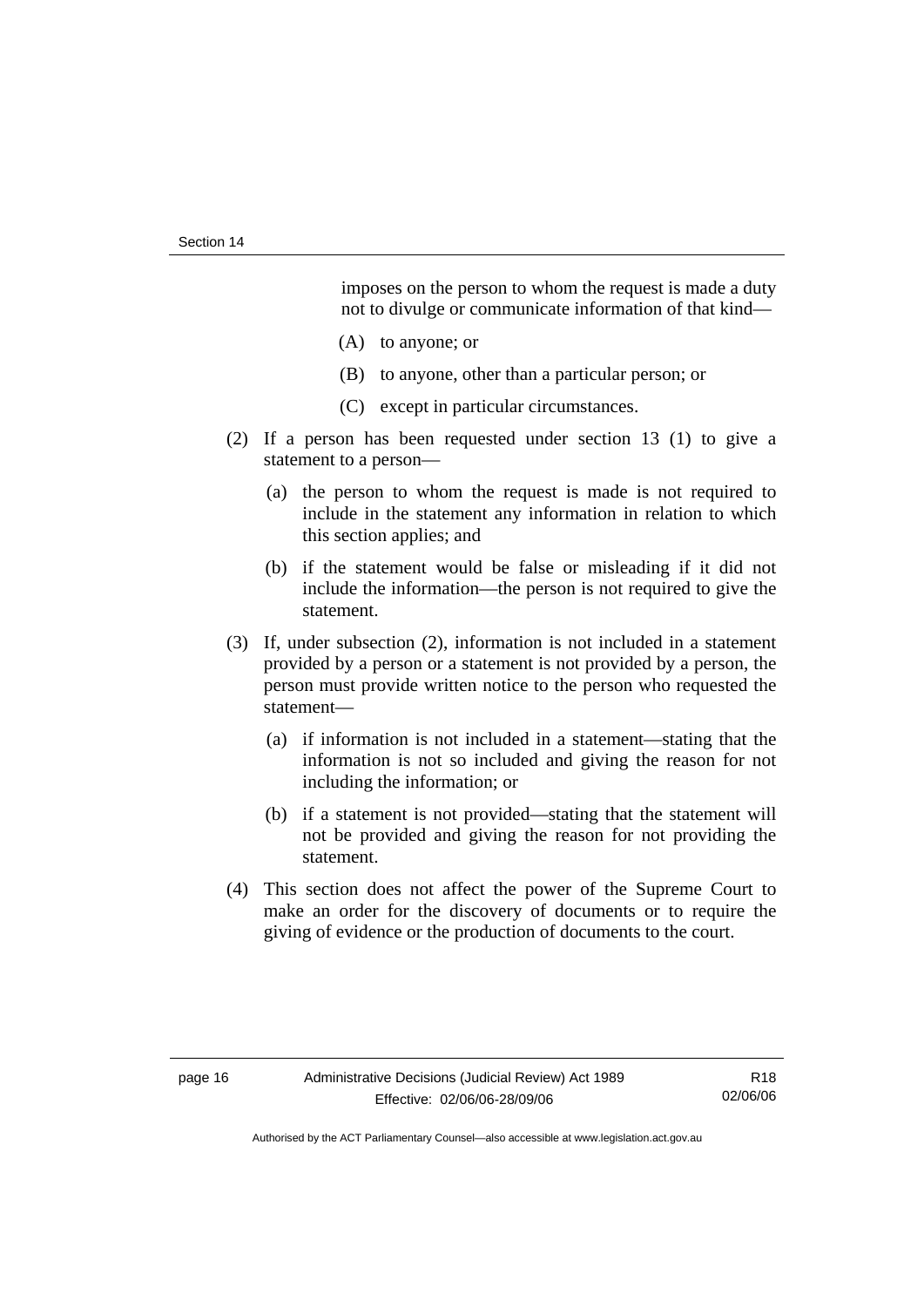### **15 Ministerial certificate about disclosure of information**

- (1) This section applies to information relating to a matter if the Minister certifies, in writing, that the disclosure of information relating to the matter would be contrary to the public interest—
	- (a) because it would involve the disclosure of deliberations or a decision of the Executive or of a committee of the Executive; or
	- (b) for any other stated reason that could form the basis for a claim in a judicial proceeding that the information should not be disclosed.
- (2) If a person has been requested under section 13 to give a statement to a person—
	- (a) the person to whom the request is made is not required to include in the statement any information in relation to which this section applies; and
	- (b) if the statement would be false or misleading if it did not include the information—the person is not required to give the statement.
- (3) If, under subsection (2), information is not included in a statement provided by a person or a statement is not provided by a person, the person must give a written notice to the person who requested the statement—
	- (a) if information is not included in a statement—stating that the information is not so included and giving the reason for not including the information; or
	- (b) if a statement is not provided—stating that the statement will not be provided and giving the reason for not providing the statement.

page 17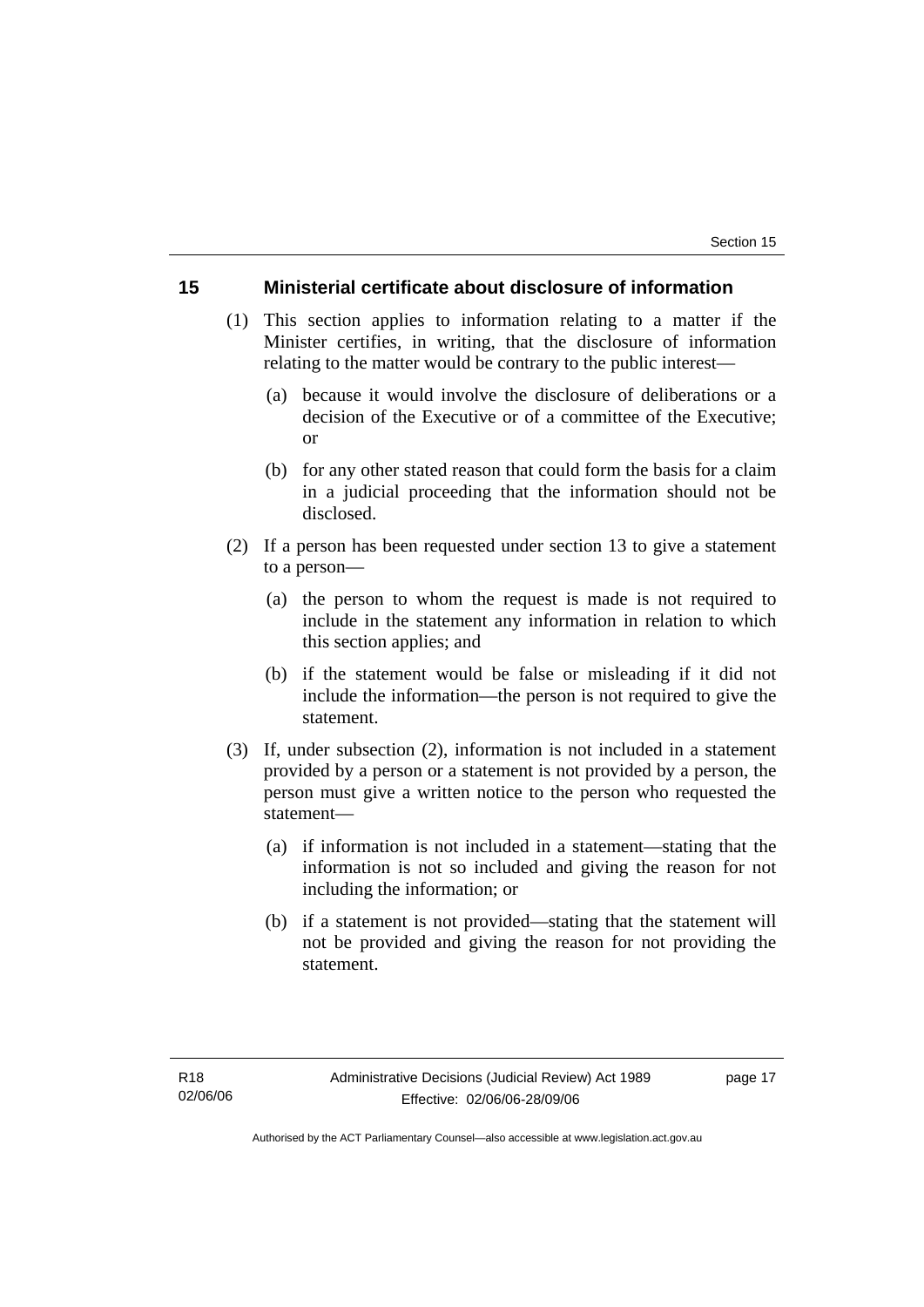(4) This section does not affect the power of the Supreme Court to make an order for the discovery of documents or to require the giving of evidence or the production of documents to the court.

## **16 Stay of proceedings**

- (1) The making of an application to the Supreme Court under section 5 in relation to a decision does not affect the operation of the decision or prevent the implementation of the decision, but—
	- (a) the Supreme Court may, by order, on the conditions (if any) that the court decides, suspend the operation of the decision; and
	- (b) the Supreme Court may order, on the conditions (if any) that the court decides, a stay of all or any proceedings under the decision.
- (2) The Supreme Court may make an order under subsection (1) on its own initiative or on the application of the person who made the application under section 5.

## **17 Powers of Supreme Court in relation to applications for order of review**

- (1) On an application for an order of review in relation to a decision, the Supreme Court may, in its discretion, make all or any of the following orders:
	- (a) an order quashing or setting aside the decision, or a part of the decision, with effect from the date of the order or from the earlier or later date that the court specifies;
	- (b) an order referring the matter to which the decision relates to the person who made the decision for further consideration, subject to the directions that the court considers appropriate;
	- (c) an order declaring the rights of the parties in relation to any matter to which the decision relates;

page 18 **Administrative Decisions (Judicial Review)** Act 1989 Effective: 02/06/06-28/09/06

R18 02/06/06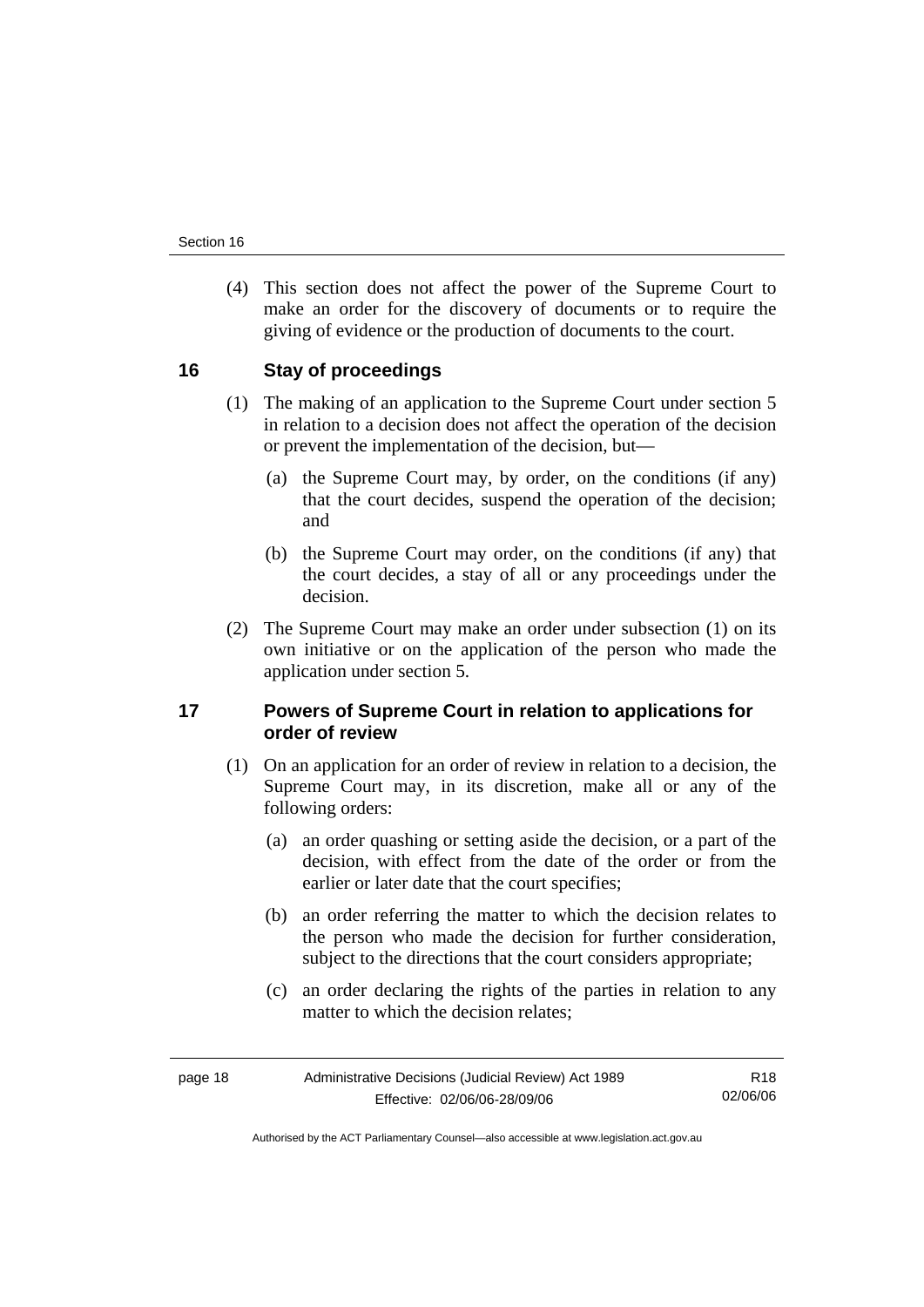- (d) an order directing any of the parties to do, or to refrain from doing, anything to do justice between the parties.
- (2) On an application for an order of review in relation to conduct that has been, is being, or is proposed to be, engaged in for the purpose of the making of a decision, the Supreme Court may, in its discretion, make either or both of the following orders:
	- (a) an order declaring the rights of the parties in relation to any matter to which the conduct relates;
	- (b) an order directing any of the parties to do, or to refrain from doing, anything to do justice between the parties.
- (3) On an application for an order of review in relation to a failure to make a decision, or in relation to a failure to make a decision within the period within which the decision was required to be made, the Supreme Court may, in its discretion, make all or any of the following orders:
	- (a) an order directing the making of the decision;
	- (b) an order declaring the rights of the parties in relation to the making of the decision;
	- (c) an order directing any of the parties to do, or to refrain from doing, anything to do justice between the parties.
- (4) The Supreme Court may at any time, on its own initiative or on the application of any party, revoke, vary, or suspend the operation of any order made by it under this section.

## **18 Change in person holding, or performing the duties of, an office**

- (1) This section applies if—
	- (a) a person has, in the performance of the duties of an office, made a decision in relation to which an application may be made to the Supreme Court under this Act; and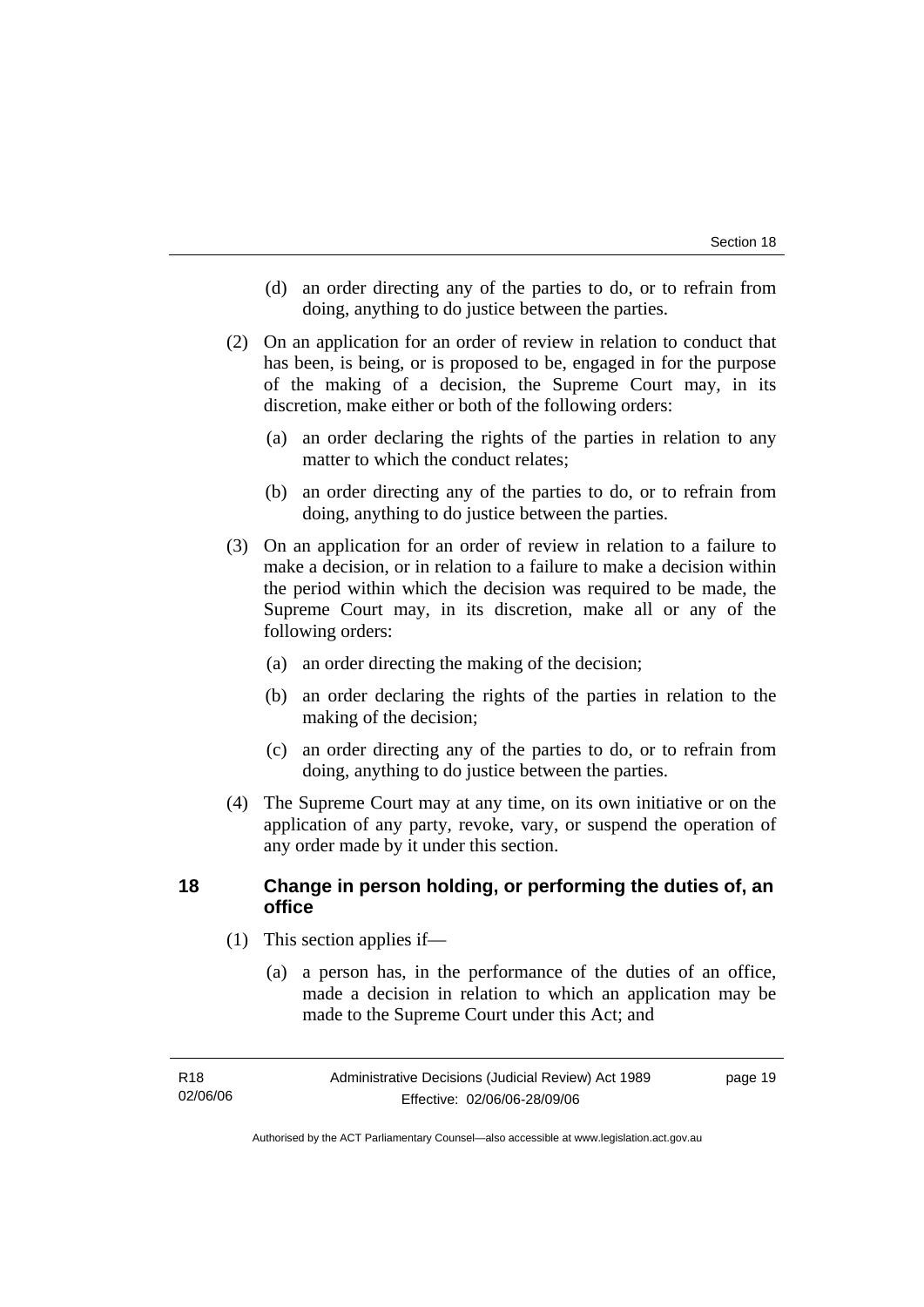- (b) the person no longer holds, or, for whatever reason, is not performing the duties of, that office.
- (2) This Act has effect as if the decision had been made by—
	- (a) the person for the time being holding or performing the duties of that office; or
	- (b) if there is no person for the time being holding or performing the duties of that office or that office no longer exists—the person that the Minister administering the enactment under which the decision was made, or a person authorised by that Minister, specifies.

### **19 Intervention by Minister**

- (1) The Minister may, on behalf of the Territory, intervene in a proceeding before the Supreme Court under this Act.
- (2) If the Minister intervenes in a proceeding—
	- (a) the Minister is taken to be a party to the proceeding; and
	- (b) the Supreme Court may, in the proceeding, make orders about costs against the Territory that the court considers appropriate.

# **20 Act not to apply to certain decisions**

- (1) A regulation may declare decisions to be decisions that are not subject to judicial review by the Supreme Court under this Act.
- (2) If a regulation is so made in relation to a decision—
	- (a) section 5 does not apply in relation to that decision; and
	- (b) section 6 does not apply in relation to conduct that has been, is being, or is proposed to be, engaged in for the purpose of making that decision; and
	- (c) section 7 does not apply in relation to a failure to make that decision.

| page 20 | Administrative Decisions (Judicial Review) Act 1989 | R18      |
|---------|-----------------------------------------------------|----------|
|         | Effective: 02/06/06-28/09/06                        | 02/06/06 |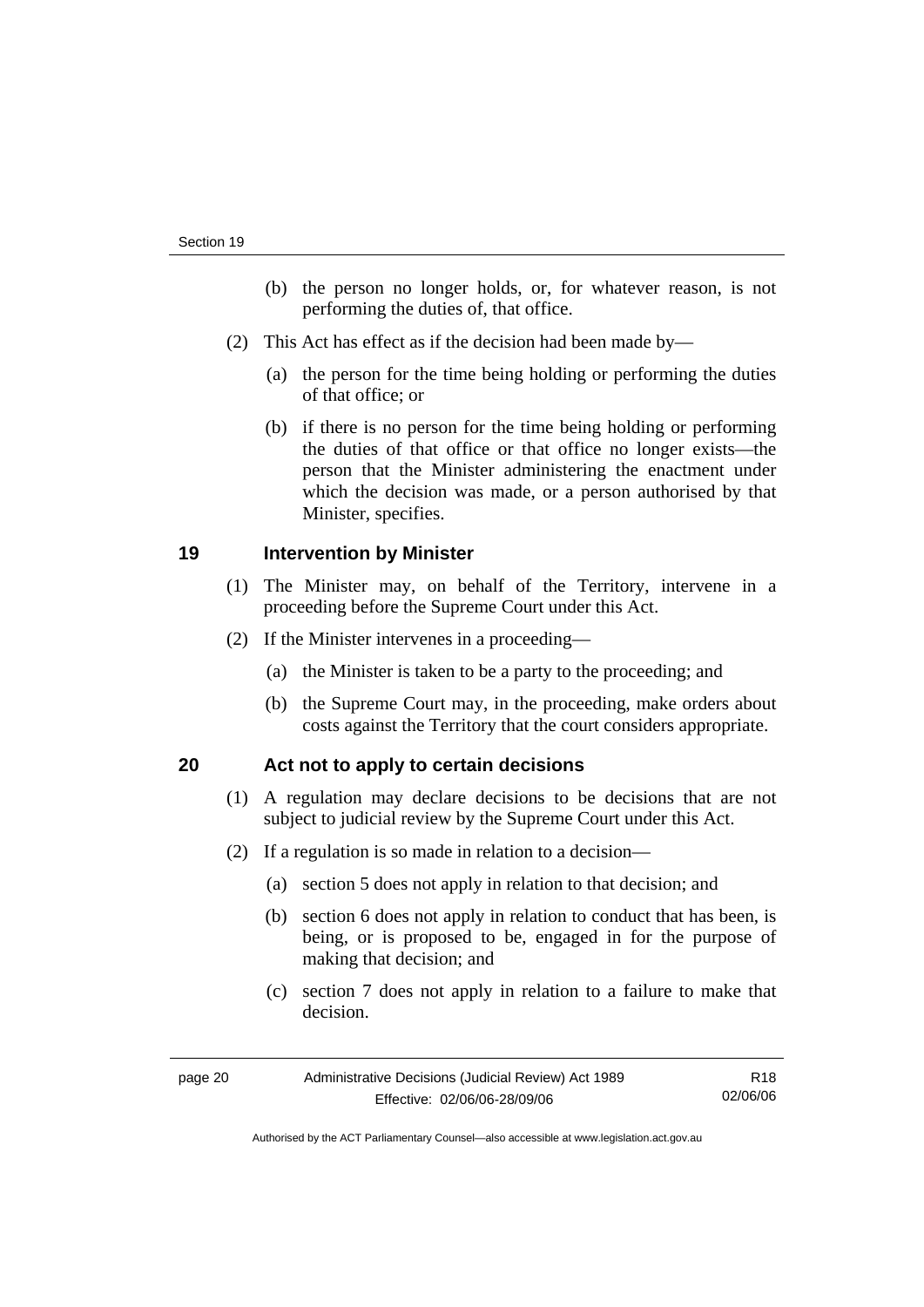(3) A regulation made for subsection (1) applies only in relation to decisions made after the regulation take effect.

# **21 Regulation-making power**

The Executive may make regulations for this Act.

*Note* A regulation must be notified, and presented to the Legislative Assembly, under the Legislation Act.

R18 02/06/06 page 21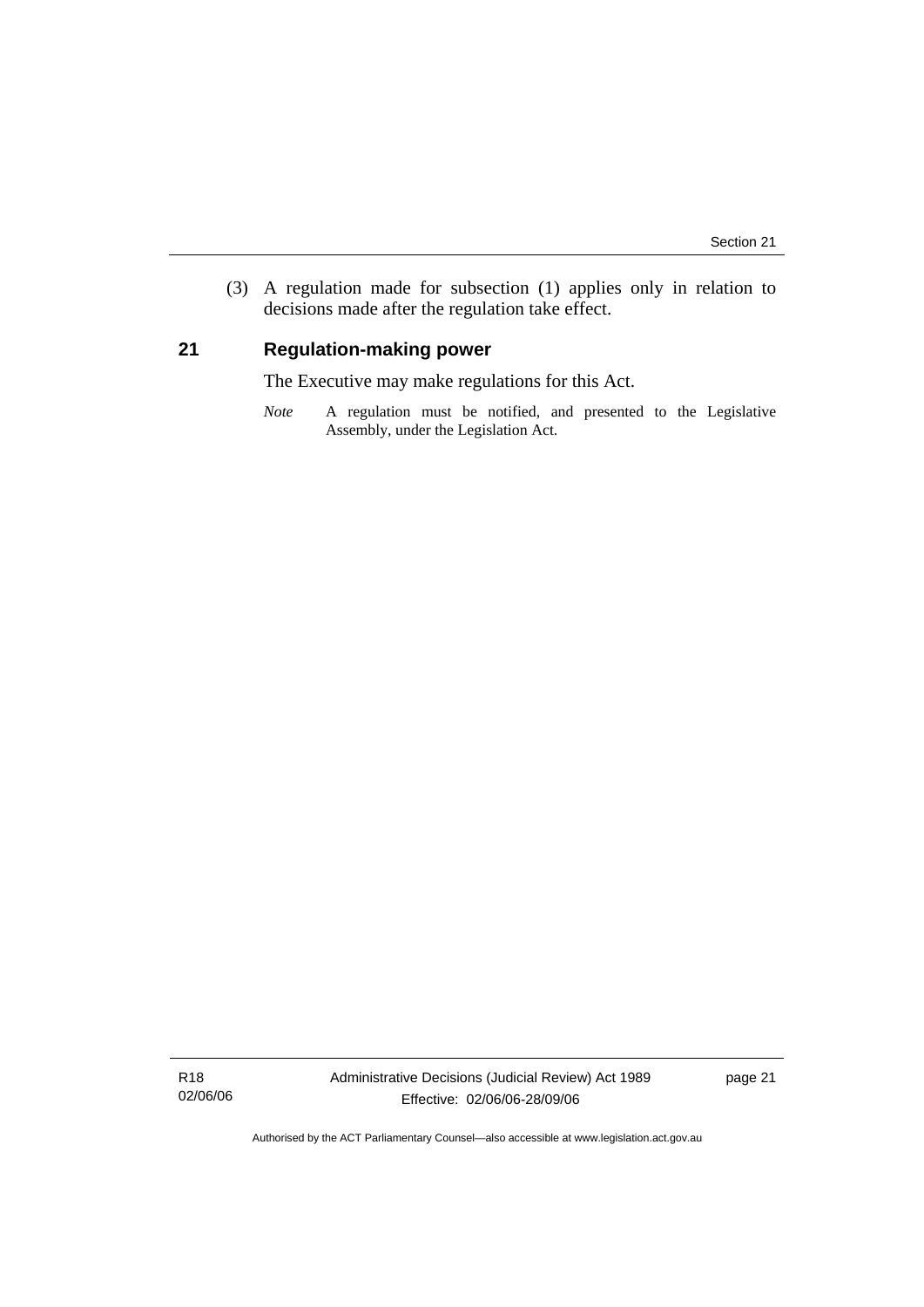# **Schedule 1 Decisions to which this Act does not apply**

(see dict, def *decision to which this Act applies*)

| column 1       | column <sub>2</sub>                                   | column 3                                                                                                 |
|----------------|-------------------------------------------------------|----------------------------------------------------------------------------------------------------------|
| item           | enactment                                             | decision under enactment                                                                                 |
| 1              | <b>Building Act 2004</b>                              | a decision under section 96 (Approval of fidelity<br>$\bullet$<br>fund schemes)                          |
|                |                                                       | a decision under section 107 (Suspension or<br>$\bullet$<br>cancellation of approval of approved scheme) |
| $\overline{2}$ | Confiscation of<br><b>Criminal Assets Act</b><br>2003 | any decision                                                                                             |
| 3              | Crimes (Restorative<br>Justice) Act 2004              | any decision                                                                                             |
| 4              | Crimes (Sentence<br>Administration) Act               | A decision of the chief executive under any of the<br>following provisions:                              |
|                | 2005                                                  | section 20 (Directions to escort officers)                                                               |
|                |                                                       | section 31 (Early release of offender)                                                                   |
|                |                                                       | section 37 (Full-time detention-return<br>from NSW)                                                      |
|                |                                                       | section 45 (Periodic detention—alcohol<br>and drug tests)                                                |
|                |                                                       | section 46 (Periodic detention—personal<br>searches)                                                     |
|                |                                                       | section 95 (Community service work—<br>alcohol and drug tests)                                           |
|                |                                                       | section 96 (Community service work—<br>frisk searches).                                                  |

page 22 Administrative Decisions (Judicial Review) Act 1989 Effective: 02/06/06-28/09/06

R18 02/06/06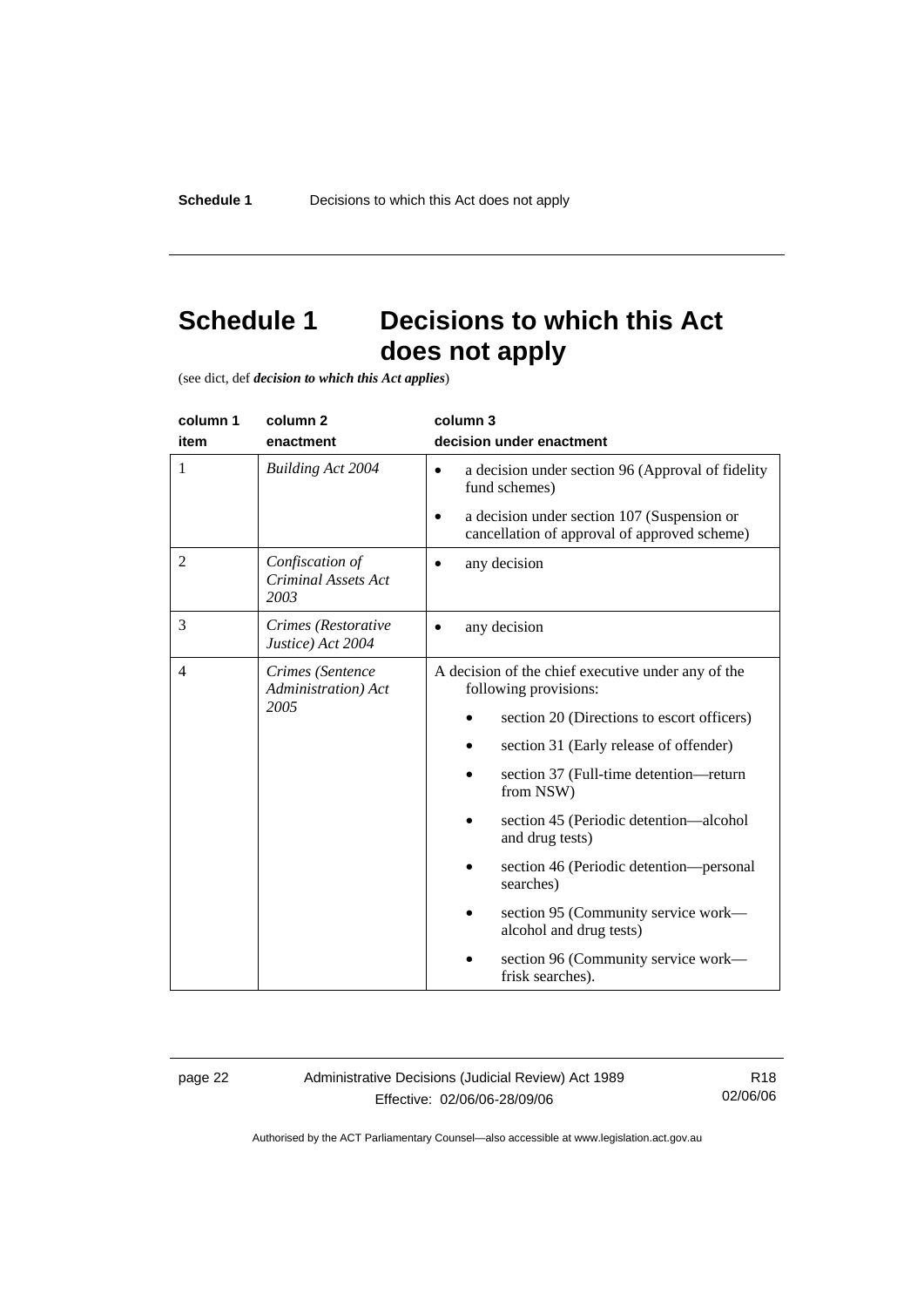| column 1<br>item | column <sub>2</sub><br>enactment                                            | column 3<br>decision under enactment                                                                                         |
|------------------|-----------------------------------------------------------------------------|------------------------------------------------------------------------------------------------------------------------------|
| 5                | Duties Act 1999                                                             | a decision making or forming part of the process<br>$\bullet$<br>of making, or leading up to the making of, an<br>assessment |
|                  |                                                                             | a decision disallowing, completely or partly, an<br>objection to an assessment                                               |
|                  |                                                                             | a decision refusing to amend, completely or<br>partly, an assessment                                                         |
| 6                | Electoral Act 1992                                                          | a decision under part 4 (Electorates)<br>$\bullet$                                                                           |
| 7                | <b>Financial Institutions</b><br>Duty Act 1987 (which<br>has been repealed) | a decision making or forming part of the process<br>of making, or leading up to the making, of an<br>assessment              |
|                  |                                                                             | a decision disallowing, completely or partly, an<br>objection to an assessment                                               |
|                  |                                                                             | a decision refusing to amend, completely or<br>partly, an assessment                                                         |
| 8                | Gene Technology (GM<br>Crop Moratorium)                                     | a decision of the Minister under section 7<br>$\bullet$<br>(Moratorium orders)                                               |
|                  | Act 2004                                                                    | a decision of the Minister under section 8<br>(Exemptions)                                                                   |
| 9                | <b>Gunghalin Drive</b><br><b>Extension Authorisation</b><br>Act 2004        | any decision                                                                                                                 |
| 10               | Inquiries Act 1991                                                          | any decision                                                                                                                 |

R18 02/06/06 Administrative Decisions (Judicial Review) Act 1989 Effective: 02/06/06-28/09/06

page 23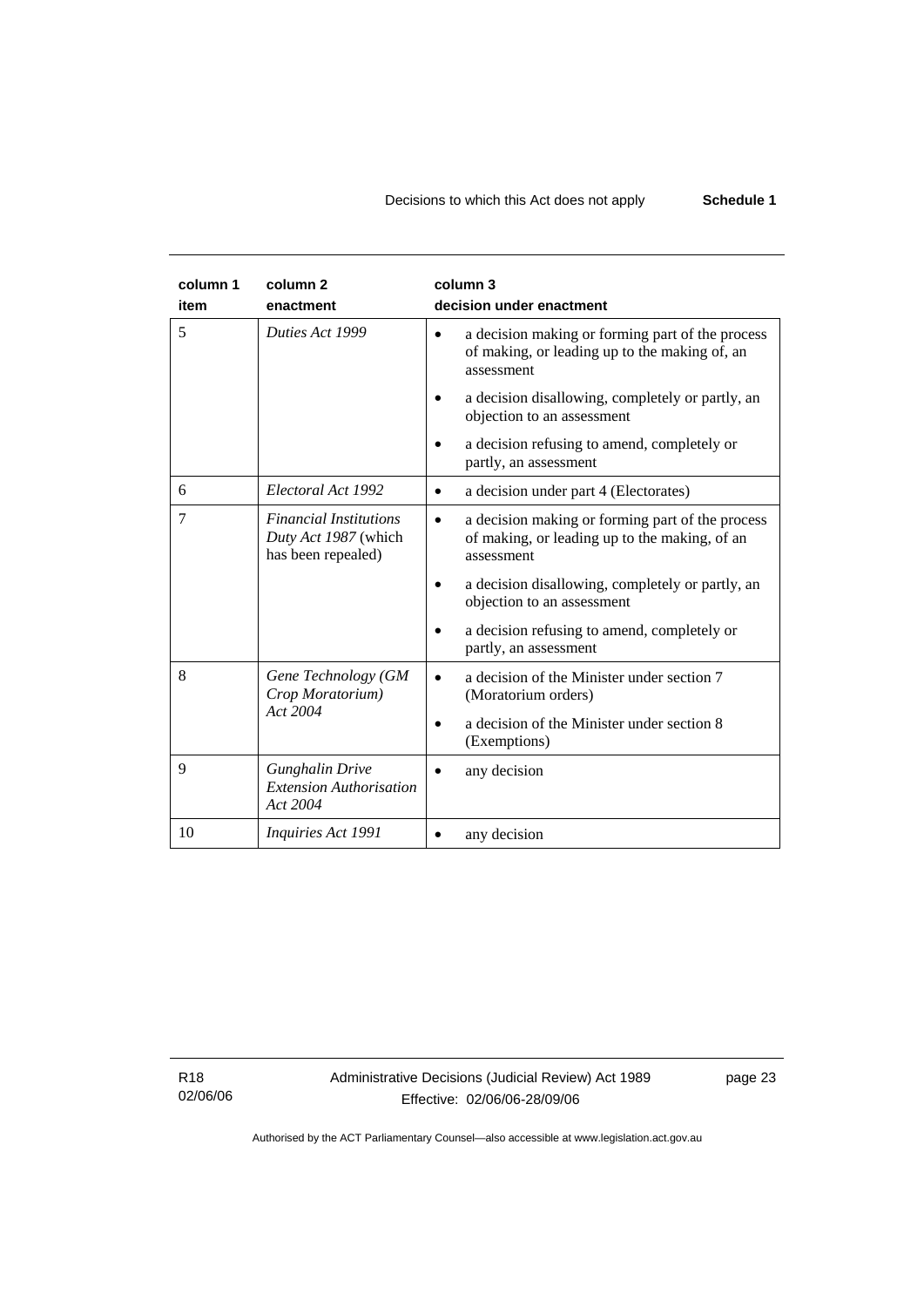# **Schedule 1 Decisions to which this Act does not apply**

| column 1<br>item | column <sub>2</sub><br>enactment        | column 3<br>decision under enactment                                                                                                                                                                                     |
|------------------|-----------------------------------------|--------------------------------------------------------------------------------------------------------------------------------------------------------------------------------------------------------------------------|
| 11               | <b>Judicial Commissions</b><br>Act 1994 | a decision of the Executive under<br>$\bullet$<br>section $5(1)$ , section $16(3)$ or section 18                                                                                                                         |
|                  |                                         | a decision of a member of the Legislative<br>Assembly to propose a motion in accordance<br>with section 14 $(3)$ (a) or to give notice of the<br>motion to the Attorney-General in accordance<br>with section $14(3)(b)$ |
|                  |                                         | a decision of the Attorney-General under<br>section 16 (1), section 17 (1) or section 23 (3)                                                                                                                             |
|                  |                                         | a resolution passed by the Legislative Assembly<br>for the examination by a judicial commission of<br>a complaint in relation to a judicial officer                                                                      |
|                  |                                         | a decision of a judicial commission                                                                                                                                                                                      |
| 12               | Legislation Act 2001                    | a decision under chapter 5 (Regulatory impact<br>$\bullet$<br>statements for subordinate laws and disallowable<br>instruments)                                                                                           |
| 13               | Payroll Tax Act 1987                    | a decision making or forming part of the process<br>$\bullet$<br>of making, or leading up to the making, of an<br>assessment                                                                                             |
|                  |                                         | a decision disallowing, completely or partly, an<br>objection to an assessment                                                                                                                                           |
|                  |                                         | a decision refusing to amend, completely or<br>partly, an assessment                                                                                                                                                     |
| 14               | <b>Plant Diseases Act</b><br>2002       | a decision of the Minister under part 3 (Measures<br>$\bullet$<br>for the control of diseases and pests)                                                                                                                 |
| 15               | Royal Commissions Act<br>1991           | any decision                                                                                                                                                                                                             |

page 24 Administrative Decisions (Judicial Review) Act 1989 Effective: 02/06/06-28/09/06

R18 02/06/06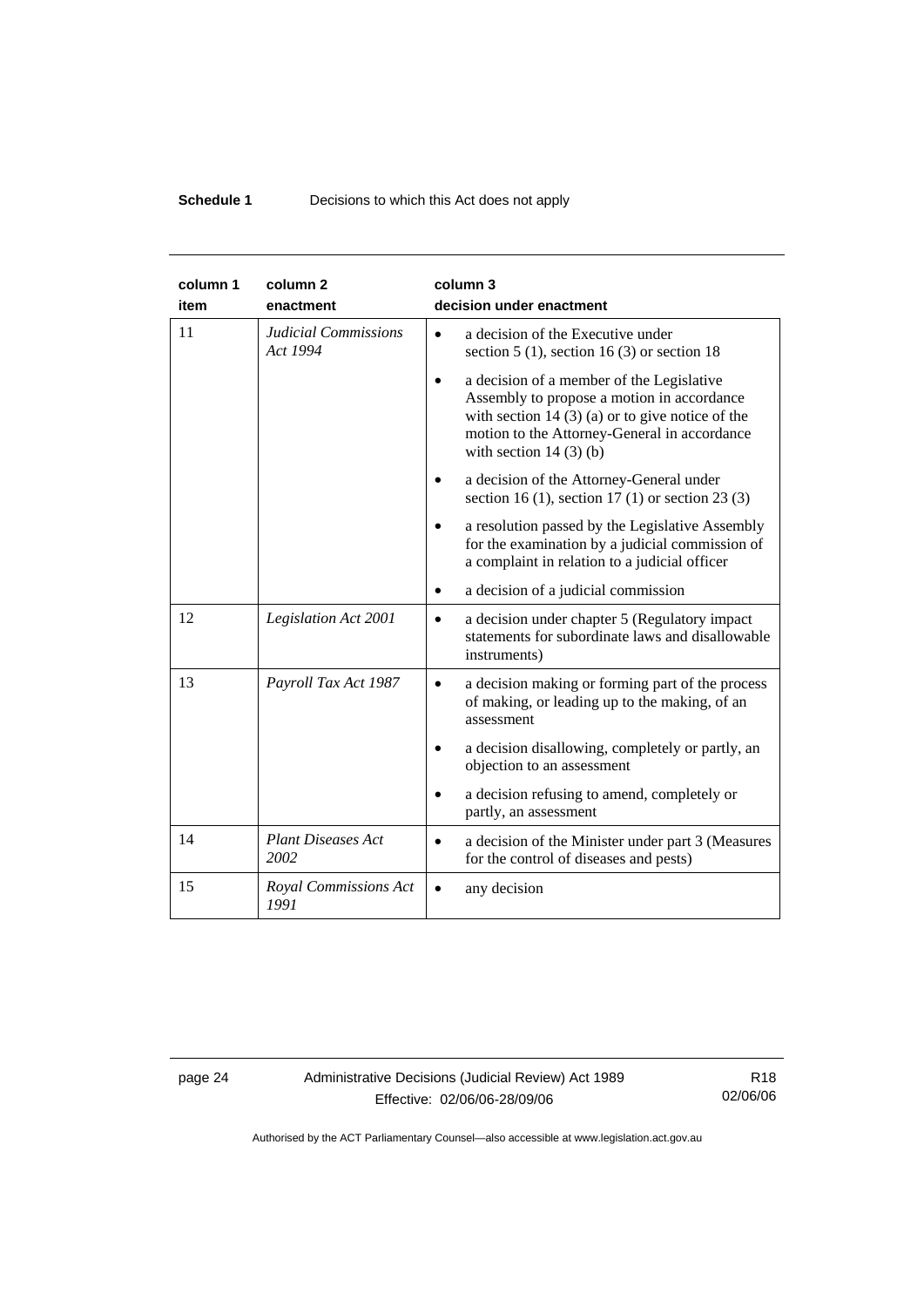# Decisions to which this Act does not apply **Schedule 1**

| column 1<br>item | column 2<br>enactment                                                  | column 3<br>decision under enactment                                                                                 |
|------------------|------------------------------------------------------------------------|----------------------------------------------------------------------------------------------------------------------|
| 16               | <b>Stamp Duties and Taxes</b><br>Act 1987 (which has<br>been repealed) | a decision making or forming part of the process<br>٠<br>of making, or leading up to the making, of an<br>assessment |
|                  |                                                                        | a decision disallowing, completely or partly, an<br>objection to an assessment                                       |
|                  |                                                                        | a decision refusing to amend, completely or<br>partly, an assessment                                                 |
| 17               | <b>Taxation</b><br>Administration Act<br>1999                          | a decision making or forming part of the process<br>of making, or leading up to the making, of an<br>assessment      |
|                  |                                                                        | a decision disallowing, completely or partly, an<br>objection to an assessment                                       |
|                  |                                                                        | a decision refusing to amend, completely or<br>partly, an assessment                                                 |
| 18               | Water Resources Act<br>1998                                            | a decision under section 63A (Moratorium on<br>granting licences etc)                                                |

R18 02/06/06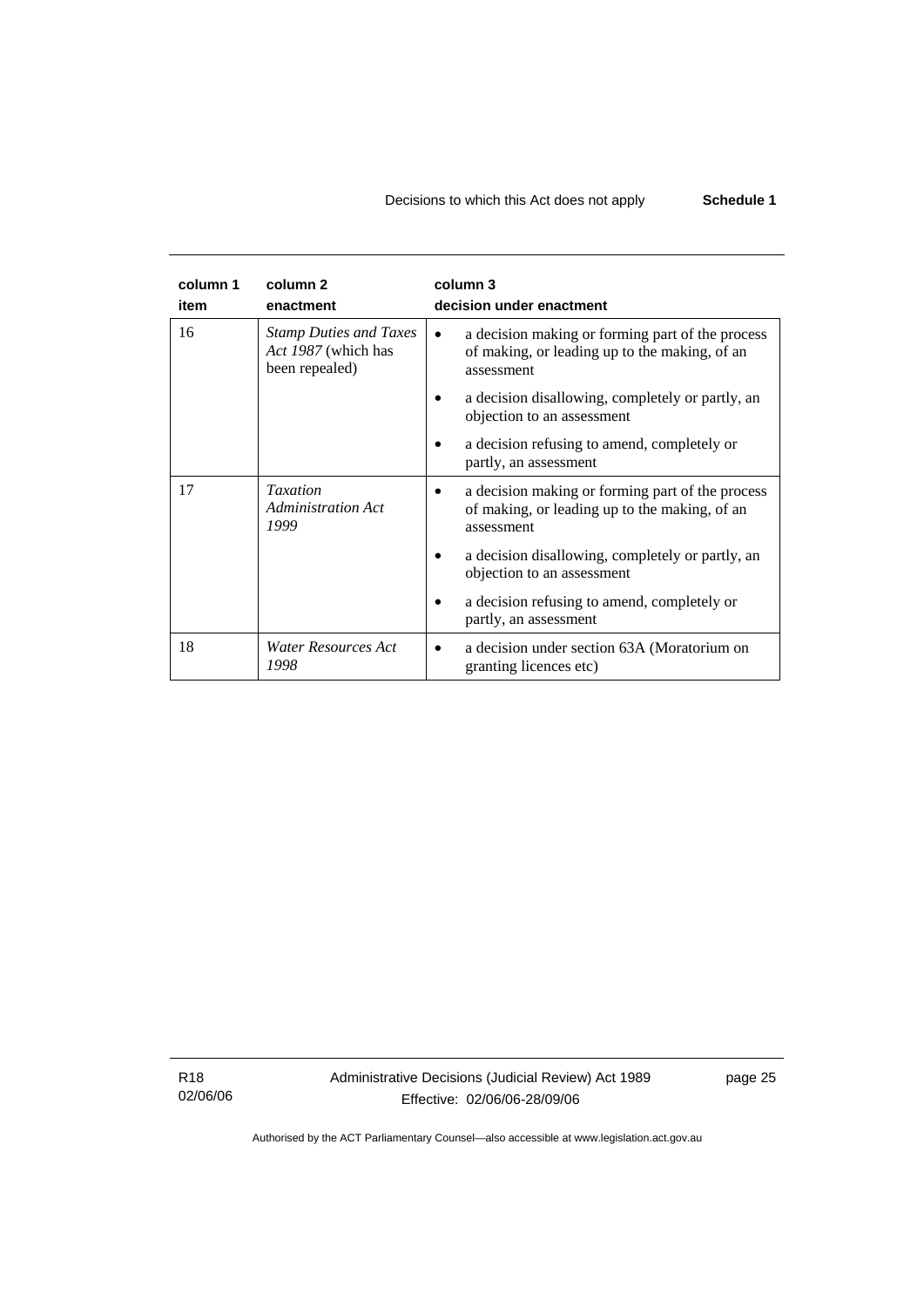Section 2.1

# **Schedule 2 Decisions to which s 13 does not apply**

(see s 13 (13))

# **2.1 Administration of criminal justice**

A decision relating to the administration of criminal justice and, in particular—

- (a) a decision in relation to the investigation or prosecution of a person for an offence against a law in force in the ACT; and
- (b) a decision in relation to the appointment of an investigator or inspector for the purposes of such an investigation; and
- (c) a decision in relation to the issue of a search warrant under a law in force in the ACT; and
- (d) a decision under a law in force in the ACT requiring the production of a document, the giving of information or the issue of a subpoena or summons to a person as a witness.

# **2.2 Civil proceedings**

A decision relating to the bringing or conduct of a civil proceeding, including a decision relating to, or that may result, in the bringing of a civil proceeding for the recovery of a financial penalty arising from a contravention of an enactment and, in particular—

- (a) a decision in relation to the investigation of a person for such a contravention; and
- (b) a decision in relation to the appointment of an investigator or inspector for the purposes of such an investigation; and
- (c) a decision in relation to the issue of a search warrant under an enactment; and

R18 02/06/06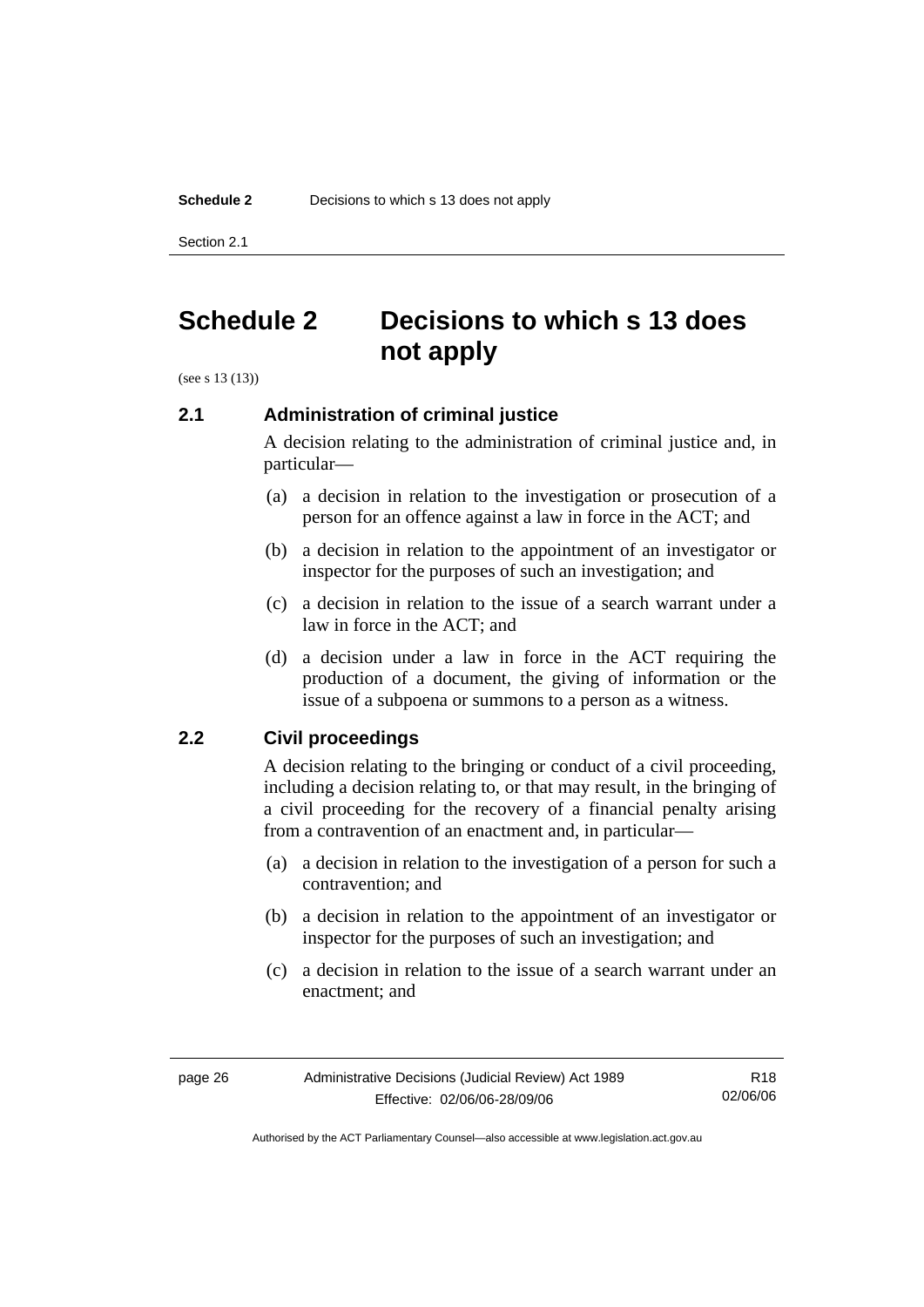(d) a decision under an enactment requiring the production of a document, the giving of information or the issue of a subpoena or summons to a person as a witness.

### **2.3 Decisions relating to territory finance**

The following decisions:

- (a) a decision authorised by an Act to issue an amount out of the public money of the Territory;
- (b) a decision of the Treasurer under the *Financial Management Act 1996*, section 18 (Treasurer's advance);
- (c) a decision in relation to the enforcement of a judgment or order for the recovery of an amount by—
	- (i) the Territory; or
	- (ii) a public servant in an official capacity;

# **2.4 Decisions relating to administration of the public service**

A decision relating to—

- (a) personnel management (including recruitment, training, promotion and organisation) in relation to the public service, other than a decision relating to, and having regard to the particular characteristics of, or other circumstances relating to, a particular person; or
- (b) the promotion, transfer, temporary performance of duties, of or by an individual officer of the public service; or
- (c) the making of an appointment to the public service; or
- (d) the engagement of a person as an employee under the *Public Sector Management Act 1994*; or
- (e) the prevention or settlement of an industrial dispute, or otherwise relating to industrial matters, in relation to the public service; or

| R18      | Administrative Decisions (Judicial Review) Act 1989 | page 27 |
|----------|-----------------------------------------------------|---------|
| 02/06/06 | Effective: 02/06/06-28/09/06                        |         |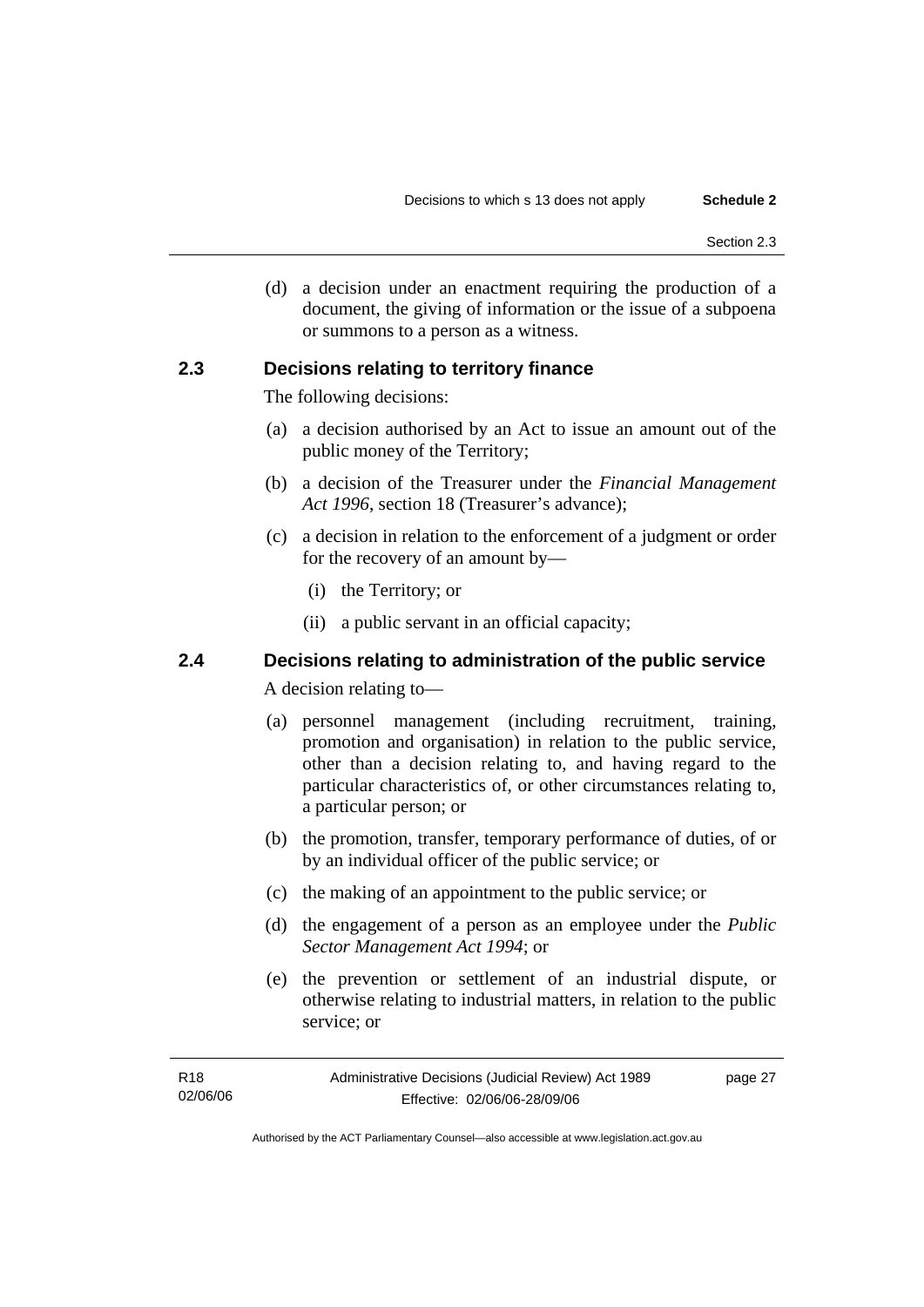#### **Schedule 2** Decisions to which s 13 does not apply

Section 2.5

 (f) the appointment, or ending of the appointment, of a chief executive under the *Public Sector Management Act 1994*.

#### **2.5 Certain other appointment decisions**

A decision relating to—

- (a) the making of an appointment under an enactment or to an office established under an enactment; or
- (b) the appointment, or the ending of the appointment, of the commissioner for public administration; or
- (c) the employment, or the ending of employment, of staff under the *Legislative Assembly (Members' Staff) Act 1989*.

# **2.6 Certain decisions under the Crimes (Sentence Administration) Act**

- (1) A decision by the chief executive under any of the following provisions of the *Crimes (Sentence Administration) Act 2005*:
	- section 25 (Full-time detention—chief executive directions)
	- section 28 (Work and activities by full-time detainee)
	- section 44 (Periodic detention—chief executive directions)
	- section 53 (Periodic detention—activities and work)
	- section 55 (Periodic detention—approval not to perform etc)
	- section 58 (Failing to perform periodic detention—extension of periodic detention period)
	- section 59 (Failing to perform periodic detention—referral to board)
	- section 60 (Offender not fit for periodic detention—extension of periodic detention period)
	- section 87 (Good behaviour—chief executive directions)
	- section 91 (Community service work—chief executive directions)
	- section 92 (Community service work—failure to report etc)

| page 28 | Administrative Decisions (Judicial Review) Act 1989 | R18      |
|---------|-----------------------------------------------------|----------|
|         | Effective: 02/06/06-28/09/06                        | 02/06/06 |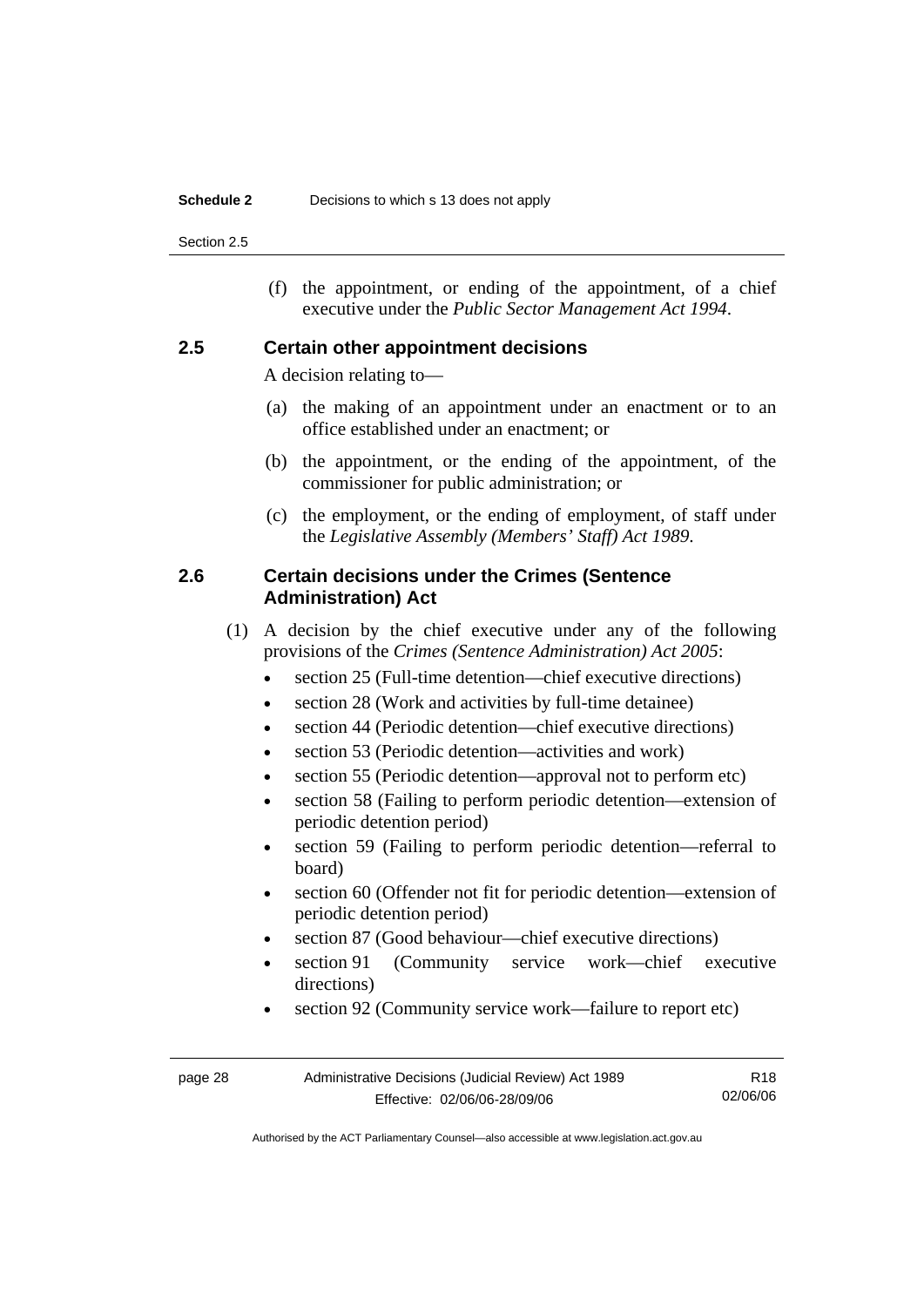- section 100 (Rehabilitation programs—chief executive directions)
- section 138 (Parole—chief executive directions)
- section 302 (Release on licence—chief executive directions)
- section 321 (Chief executive directions—general).
- (2) A decision by a work supervisor under the *Crimes (Sentence Administration) Act 2005*, section 54 (3) or (4) (Periodic detention—activities or work outside correctional centres).

R18 02/06/06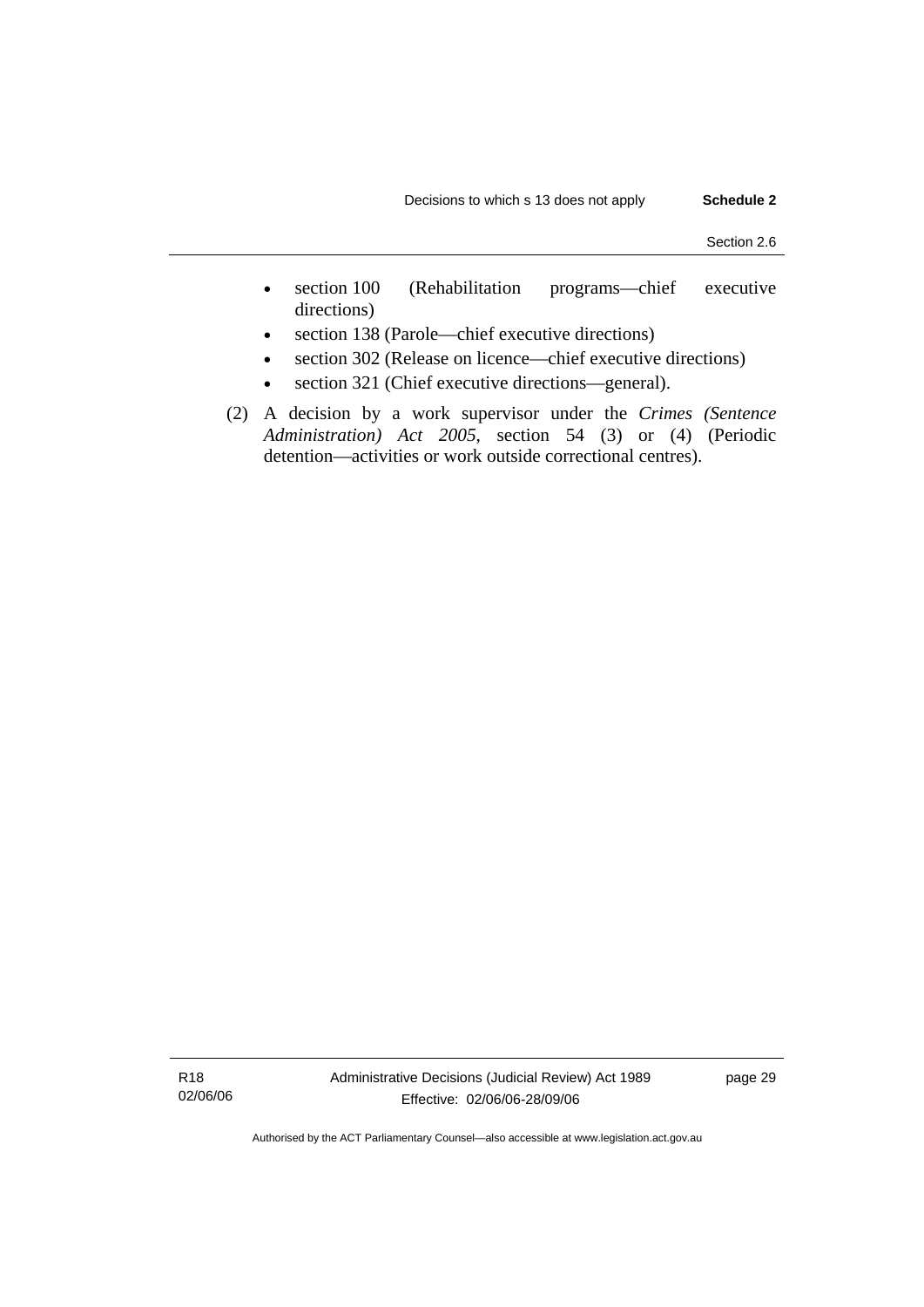# **Dictionary**

(see s 2)

- *Note 1* The Legislation Act contains definitions and other provisions relevant to this Act.
- *Note 2* For example, the Legislation Act, dict, pt 1 defines the following terms:
	- fail
	- judge
	- Minister (see s 162)
	- regulation
	- Supreme Court
	- the Territory.

*conduct engaged in* for the purpose of making a decision—see section 3C.

*decision to which this Act applies* means a decision of an administrative character made, proposed to be made or required to be made (whether in the exercise of a discretion or not) under an enactment, other than a decision mentioned in schedule 1.

*duty* includes a duty imposed on a person in his or her capacity as a public employee.

*enactment* means—

- (a) an Act or subordinate law; or
- (b) the *Canberra Water Supply (Googong Dam) Act 1974* (Cwlth).
- *Note* A reference to an Act or subordinate law includes a reference to a provision of an Act or subordinate law (see Legislation Act, s 7 and s 8).

*failure to make* a decision—see section 3A.

*making* a decision—see section 3A.

*order of review*, in relation to a decision, in relation to conduct engaged in for the purpose of making a decision or in relation to a

| page 30 | Administrative Decisions (Judicial Review) Act 1989 |          |
|---------|-----------------------------------------------------|----------|
|         | Effective: 02/06/06-28/09/06                        | 02/06/06 |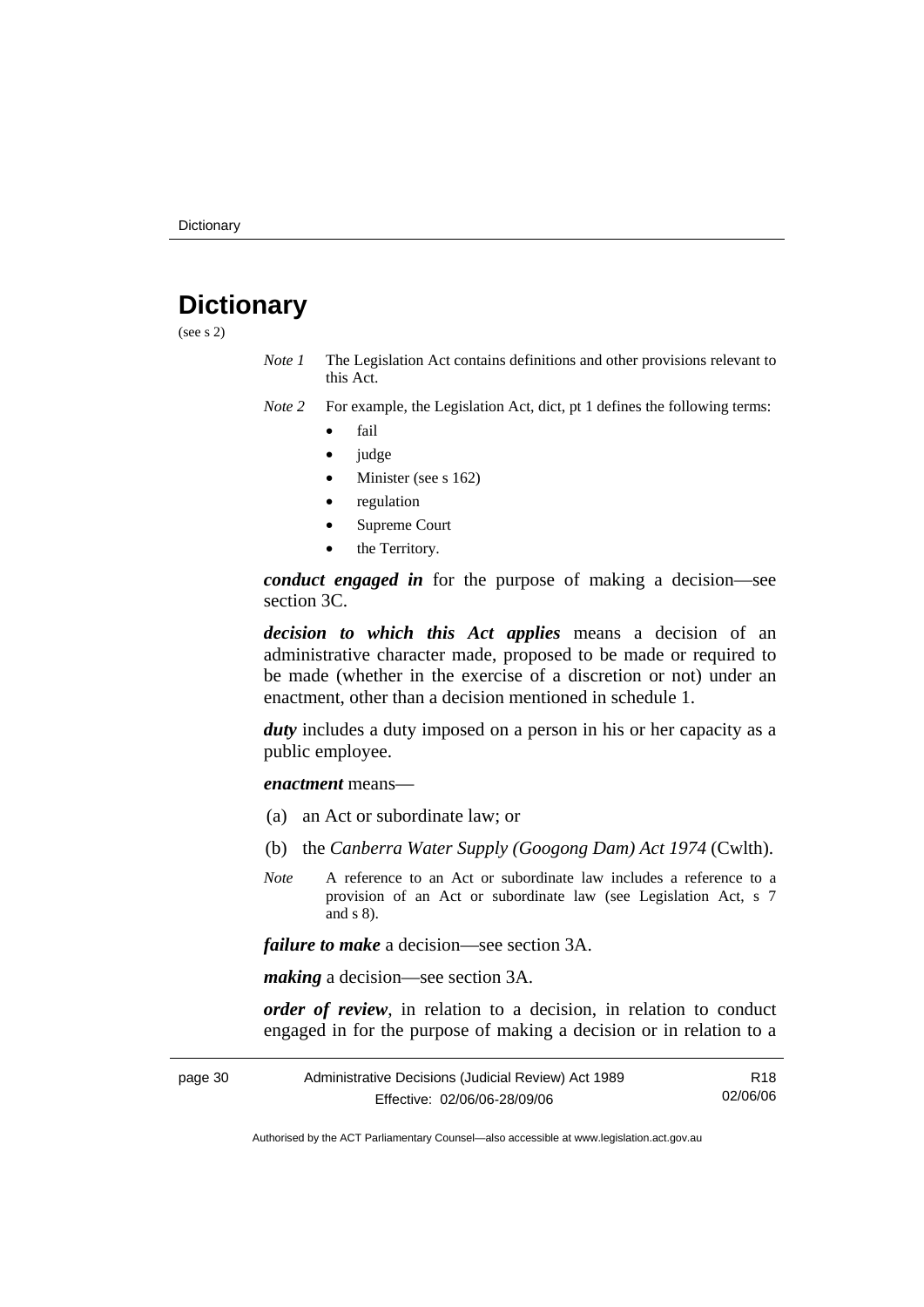failure to make a decision, means an order on an application made under section 5, section 6 or section 7 in relation to the decision, conduct or failure.

*person aggrieved*—see section 3B.

*statement of reasons*, for a decision, means a statement—

- (a) of the findings on material questions of fact; and
- (b) referring to the evidence or other material on which the findings were based; and
- (c) giving the reasons for the decision.

R18 02/06/06 page 31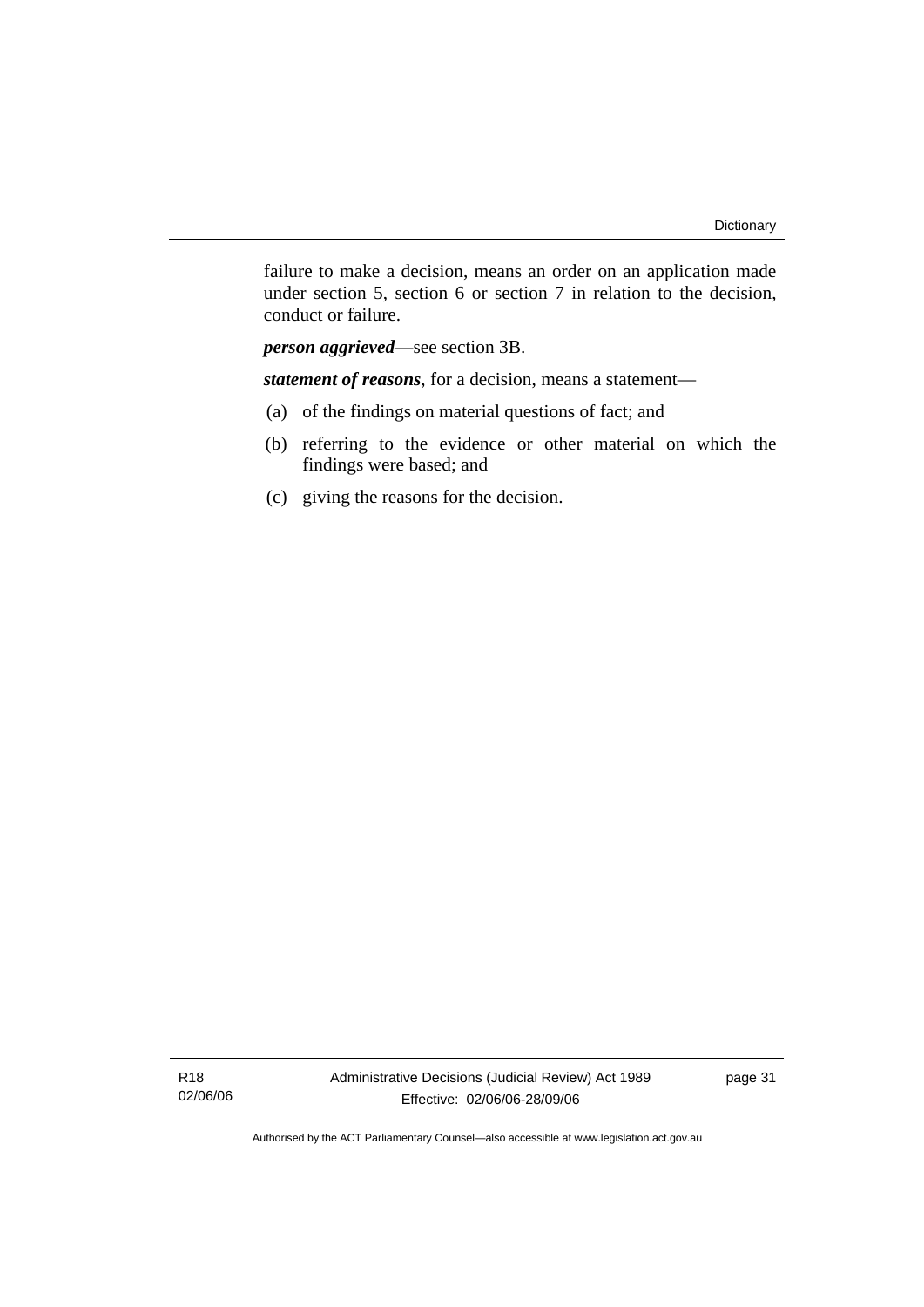1 About the endnotes

# **Endnotes**

## **1 About the endnotes**

Amending and modifying laws are annotated in the legislation history and the amendment history. Current modifications are not included in the republished law but are set out in the endnotes.

Not all editorial amendments made under the *Legislation Act 2001*, part 11.3 are annotated in the amendment history. Full details of any amendments can be obtained from the Parliamentary Counsel's Office.

Uncommenced amending laws and expiries are listed in the legislation history and the amendment history. These details are underlined. Uncommenced provisions and amendments are not included in the republished law but are set out in the last endnote.

If all the provisions of the law have been renumbered, a table of renumbered provisions gives details of previous and current numbering.

The endnotes also include a table of earlier republications.

| $am = amended$                               | $ord = ordinance$                         |
|----------------------------------------------|-------------------------------------------|
| $amdt = amendment$                           | $orig = original$                         |
| $ch = chapter$                               | $par = paragraph/subparagraph$            |
| $def = definition$                           | $pres = present$                          |
| $dict = dictionary$                          | $prev = previous$                         |
| $disallowed = disallowed by the Legislative$ | $(\text{prev}) = \text{previously}$       |
| Assembly                                     | $pt = part$                               |
| $div = division$                             | $r = rule/subrule$                        |
| $exp = expires/expired$                      | $renum = renumbered$                      |
| $Gaz = gazette$                              | $reloc = relocated$                       |
| $h dq =$ heading                             | $R[X]$ = Republication No                 |
| $IA = Interpretation Act 1967$               | $RI = reissue$                            |
| $ins = inserted/added$                       | $s = section/subsection$                  |
| $LA =$ Legislation Act 2001                  | $sch = schedule$                          |
| $LR =$ legislation register                  | $sdiv = subdivision$                      |
| $LRA =$ Legislation (Republication) Act 1996 | $sub =$ substituted                       |
| $mod = modified/modification$                | $SL = Subordinate$ Law                    |
| $o = order$                                  | underlining = whole or part not commenced |
| $om = omitted/repealed$                      | or to be expired                          |
|                                              |                                           |

#### **2 Abbreviation key**

page 32 Administrative Decisions (Judicial Review) Act 1989 Effective: 02/06/06-28/09/06

R18 02/06/06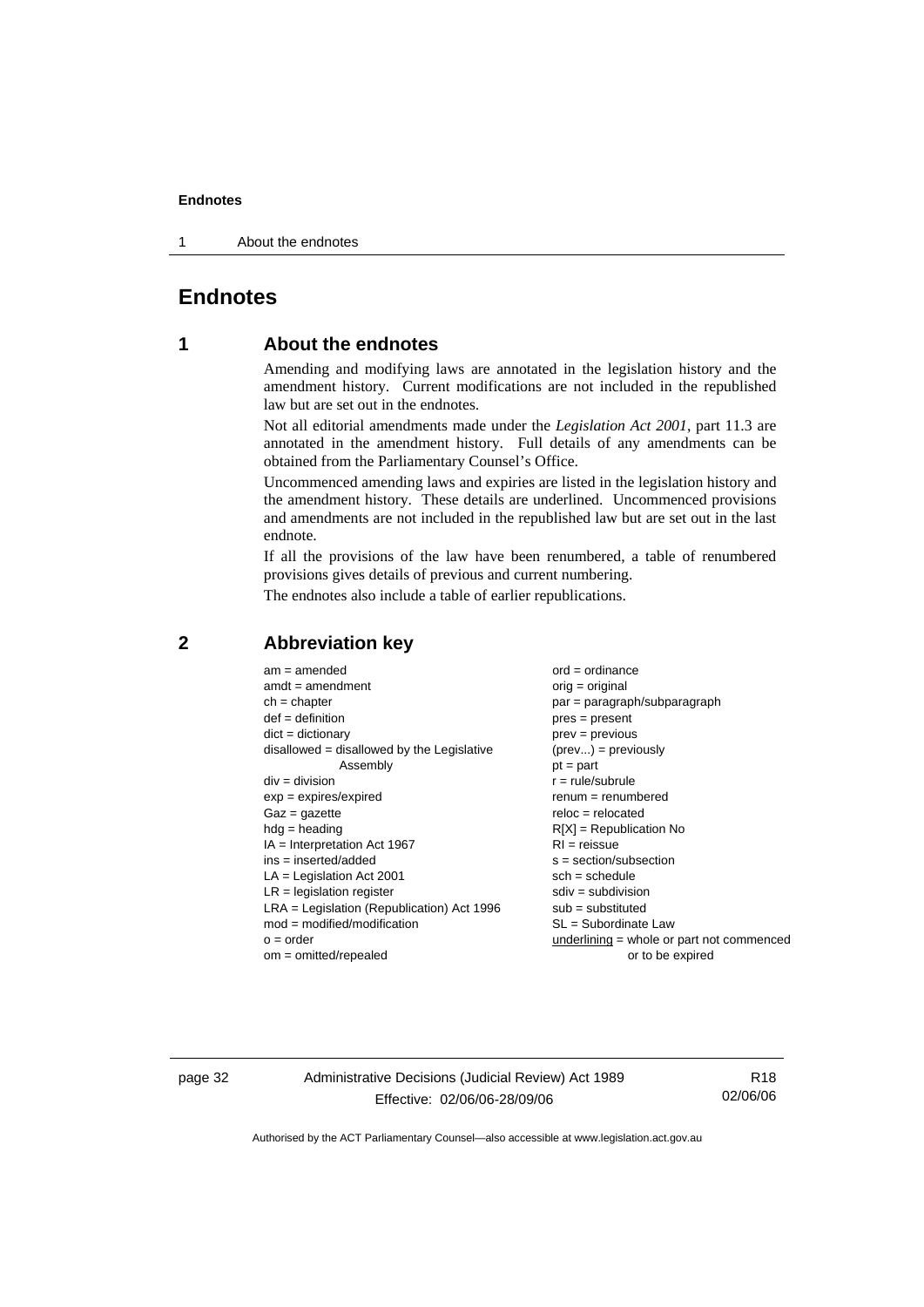### **3 Legislation history**

This Act was originally a Commonwealth ordinance—the *Administrative Decisions (Judicial Review) Ordinance 1989* No 33 (Cwlth).

The *Australian Capital Territory (Self-Government) Act 1988* (Cwlth), s 34 (4) converted most former Commonwealth ordinances in force in the ACT into ACT enactments. This allowed the ACT Legislative Assembly to amend and repeal the laws. This Act was converted into an ACT enactment on 11 May 1989 (selfgovernment day).

As with most ordinances in force in the ACT, the name was changed from *Ordinance* to *Act* by the *Self-Government (Citation of Laws) Act 1989* No 21, s 5 on 11 May 1989 (self-government day).

### **Legislation before becoming Territory enactment**

#### **Administrative Decisions (Judicial Review) Act 1989 A1989-33**

notified 10 May 1989 commenced 11 May 1989 (s 2)

as amended by

### **Legislation after becoming Territory enactment**

**Royal Commissions and Inquiries (Consequential Provisions) Act 1991 A1991-3 sch** 

notified 1 March 1991 (Gaz 1991 No S7) s 1, s 2 commenced 1 March 1991 (s 2 (1)) sch commenced 1 May 1991 (s 2 (2) and Gaz 1991 No 16)

#### **Administrative Decisions (Judicial Review) (Amendment) Act 1991 A1991-102**

notified 15 January 1992 (Gaz 1991 No S3) s 1, s 2 commenced 15 January 1992 (s 2 (1)) remainder (ss 3-5) commenced 15 July 1992 (s 2 (3))

#### **Electoral Act 1992 A1992-71 s 53**

notified 8 December 1992 (Gaz 1992 No S218)

s 1, s 2 commenced 8 December 1992 (s 2 (1))

s 53 commenced 21 December 1992 (s 2 (2) and Gaz 1992 No S243)

R18 02/06/06 page 33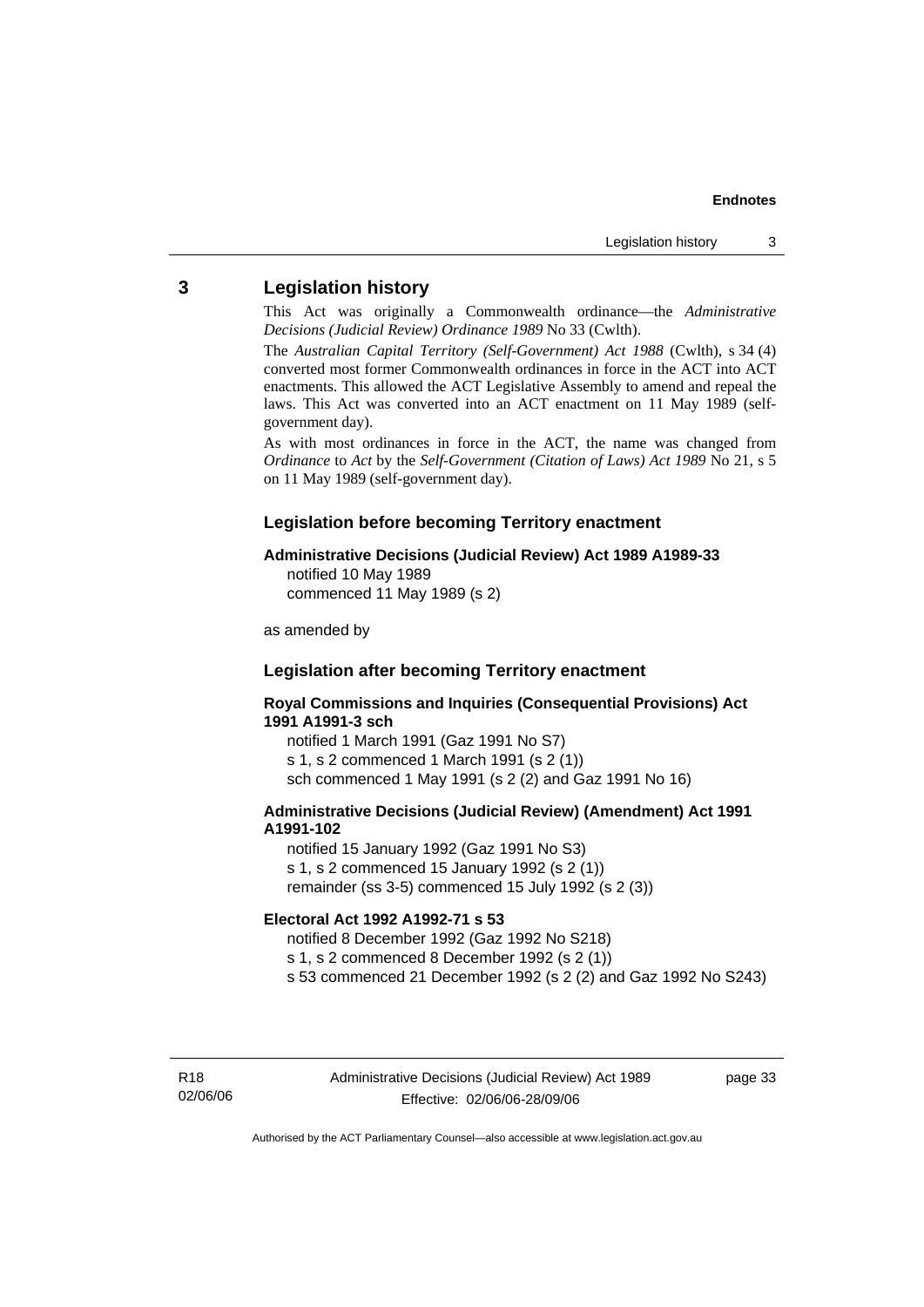| -3 | Legislation history |  |
|----|---------------------|--|
|----|---------------------|--|

#### **Administrative Decisions (Judicial Review) (Amendment) Act 1993 A1993-65**

notified 6 September 1993 (Gaz 1993 No S172) commenced 6 September 1993 (s 2)

#### **Supreme Court (Amendment) Act (No 2) 1993 A1993-91 sch 3**  notified 17 December 1993 (Gaz 1993 No S258) sch 3 commenced 17 December 1993 (s 2)

#### **Judicial Commissions (Consequential Amendments) Act 1994 A1994-10 s 4**

notified 14 March 1994 (Gaz 1994 No S44) s 4 commenced 14 March 1994 (s 2)

#### **Public Sector Management (Consequential and Transitional Provisions) Act 1994 A1994-38 sch 1 pt 3**

notified 30 June 1994 (Gaz 1994 No S121) s 1, s 2 commenced 30 June 1994 (s 2 (1)) sch 1 pt 3 commenced 1 July 1994 (s 2 (2) and Gaz 1994 No S142)

#### **Financial Management and Audit (Consequential and Transitional Provisions) Act 1996 A1996-26 sch pt 1**

notified 1 July 1996 (Gaz 1996 No S130) sch pt 1 commenced 1 July 1996 (s 2)

#### **Land (Planning and Environment) (Amendment) Act (No 3) 1996 A1996-85 s 88**

notified 24 December 1996 (Gaz 1996 No S345) s 1, s 2 commenced 24 December 1996 (s 2 (1)) s 88 commenced 24 June 1997 (s 2 (3))

### **Tobacco Licensing (Amendment) Act 1998 A1998-18 sch 1**

notified 10 July 1998 (Gaz 1998 No S190) commenced 10 July 1998 (s 2)

#### **Taxation Administration (Consequential and Transitional Provisions) Act 1999 A1999-5 sch 2**

notified 1 March 1999 (Gaz 1999 No S8) s 1, s 2 commenced 1 March 1999 (s 2 (1)) sch 2 commenced 1 March 1999 (s 2 (2))

page 34 Administrative Decisions (Judicial Review) Act 1989 Effective: 02/06/06-28/09/06

R18 02/06/06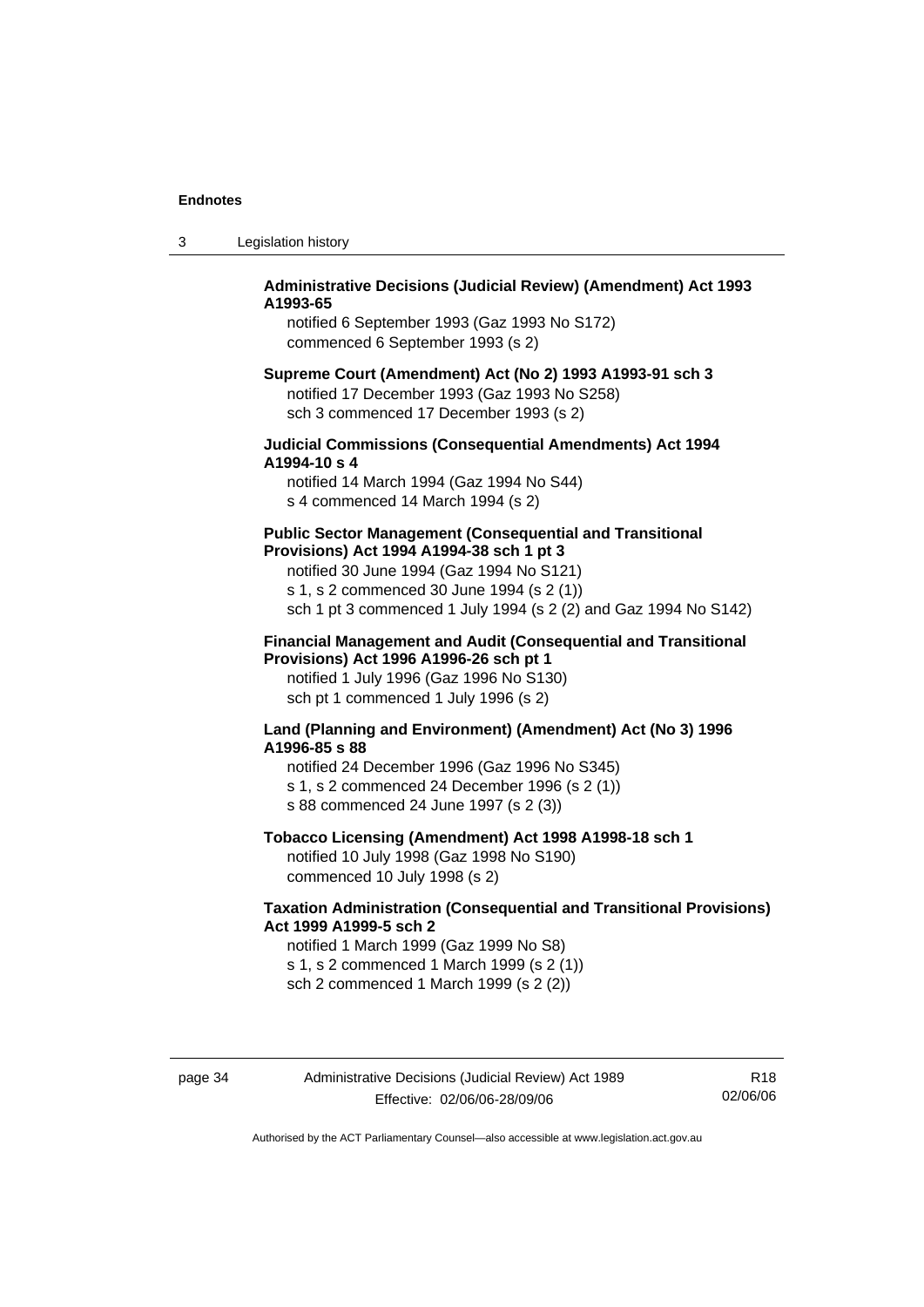#### **Duties (Consequential and Transitional Provisions) Act 1999 A1999-8 s 33**

notified 1 March 1999 (Gaz 1999 No S8) ss 1-3 commenced 1 March 1999 (s 2 (1)) s 33 commenced 1 March 1999 (s 2 (2) and see Duties Act 1999 A1999-7, s 2 (2) and Gaz 1999 No S8)

#### **Law Reform (Miscellaneous Provisions) Act 1999 A1999-66 sch 3**  notified 10 November 1999 (Gaz 1999 No 45) commenced 10 November 1999 (s 2)

#### **Tobacco Amendment Act 2000 A2000-16 sch 3 pt 1**

notified 20 April 2000 (Gaz 2000 No 16) s 1, s 2 commenced 20 April 2000 (s 2 (1)) sch 3 pt 1 commenced 1 July 2000 (s 2 (3))

#### **Subordinate Laws Amendment Act 2000 A2000-71 sch 2**

notified 21 December 2000 (Gaz 2000 No S69) s 1, s 2 commenced 21 December 2000 (IA s 10B) sch 2 commenced 21 June 2001 (IA s 10E)

#### **Legislation (Consequential Amendments) Act A2001-44 pt 6**

notified 26 July 2001 (Gaz 2001 No 30)

s 1, s 2 commenced 26 July 2001 (IA s 10B)

pt 6 commenced 12 September 2001 (s 2 and see Gaz 2001 No S65)

#### **Building Amendment Act 2002 A2002-15 s 14**

notified LR 17 May 2002

- s 1, s 2 commenced 17 May 2002 (LA s 75)
- s 14 commenced 18 May 2002 (s 2)

#### **Plant Diseases Act 2002 A2002-42 s 44**

notified LR 2 December 2002

s 1, s 2 commenced 2 December 2002 (LA s 75 (1)) s 44 commenced 2 June 2003 (s 2 and LA s 79)

# **Confiscation of Criminal Assets Act 2003 A2003-8 sch 1 pt 1.1**  notified LR 27 March 2003 s 1, s 2 commenced 27 March 2003 (LA s 75 (1))

sch 1 pt 1.1 commenced 15 August 2003 (s 2 and CN2003-7)

R18 02/06/06 page 35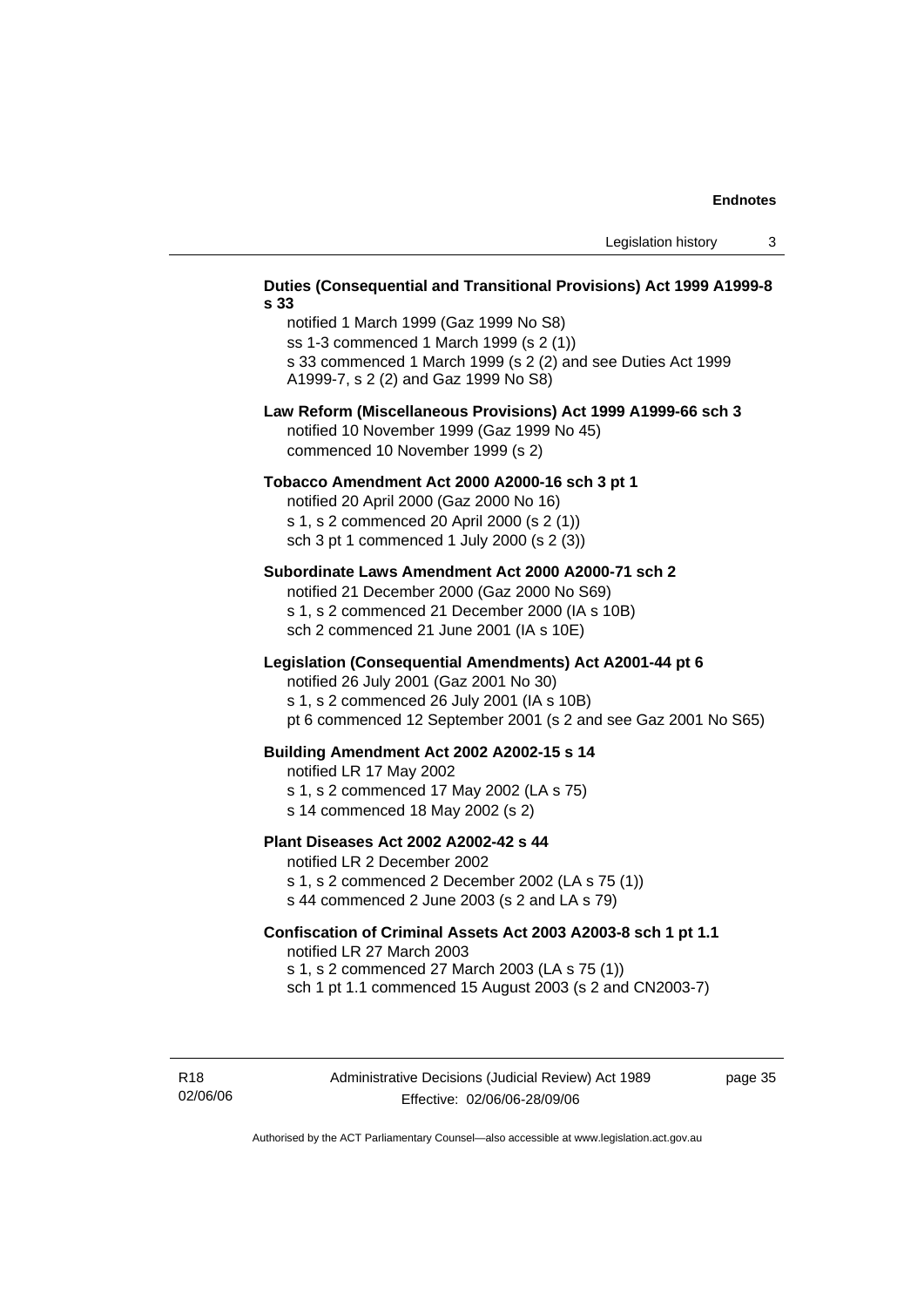3 Legislation history

#### **Construction Occupations Legislation Amendment Act 2004 A2004-13 sch 2 pt 2.1**

notified LR 26 March 2004

s 1, s 2 commenced 26 March 2004 (LA s 75 (1)) sch 2 pt 2.1 commenced 1 September 2004 (s 2 and see Construction Occupations (Licensing) Act 2004 A2004-12, s 2 and CN2004-8)

#### **Gungahlin Drive Extension Authorisation Act 2004 A2004-27 s 15**

notified LR 26 May 2004

s 1, s 2 commenced 26 May 2004 (LA s 75 (1))

s 15 commenced 27 May 2004 (s 2)

# **Gene Technology (GM Crop Moratorium) Act 2004 A2004-40 s 40**

notified LR 9 July 2004

s 1, s 2 commenced 9 July 2004 (LA s 75 (1)) s 40 commenced 10 July 2004 (s 2)

#### **Heritage Act 2004 A2004-57 sch 1 pt 1.2**

notified LR 9 September 2004 s 1, s 2 commenced 9 September 2004 (LA s 75 (1)) sch 1 pt 1.2 commenced 9 March 2005 (s 2 and LA s 79)

#### **Court Procedures (Consequential Amendments) Act 2004 A2004-60 sch 1 pt 1.3**

notified LR 2 September 2004 s 1, s 2 commenced 2 September 2004 (LA s 75 (1)) sch 1 pt 1.3 commenced 10 January 2005 (s 2 and see Court Procedures Act 2004 A2004-59, s 2 and CN2004-29)

#### **Crimes (Restorative Justice) Act 2004 A2004-65 s 76**

notified LR 6 September 2004

- s 1, s 2 commenced 6 September 2004 (LA s 75 (1))
- s 76 commenced 31 January 2005 (s 2 and CN2004-28)

#### **Statute Law Amendment Act 2005 (No 2) A2005-62 sch 3 pt 3.1**

notified LR 21 December 2005 s 1, s 2 commenced 21 December 2005 (LA s 75 (1)) sch 3 pt 3.1 commenced 11 January 2006 (s 2 (1))

R18 02/06/06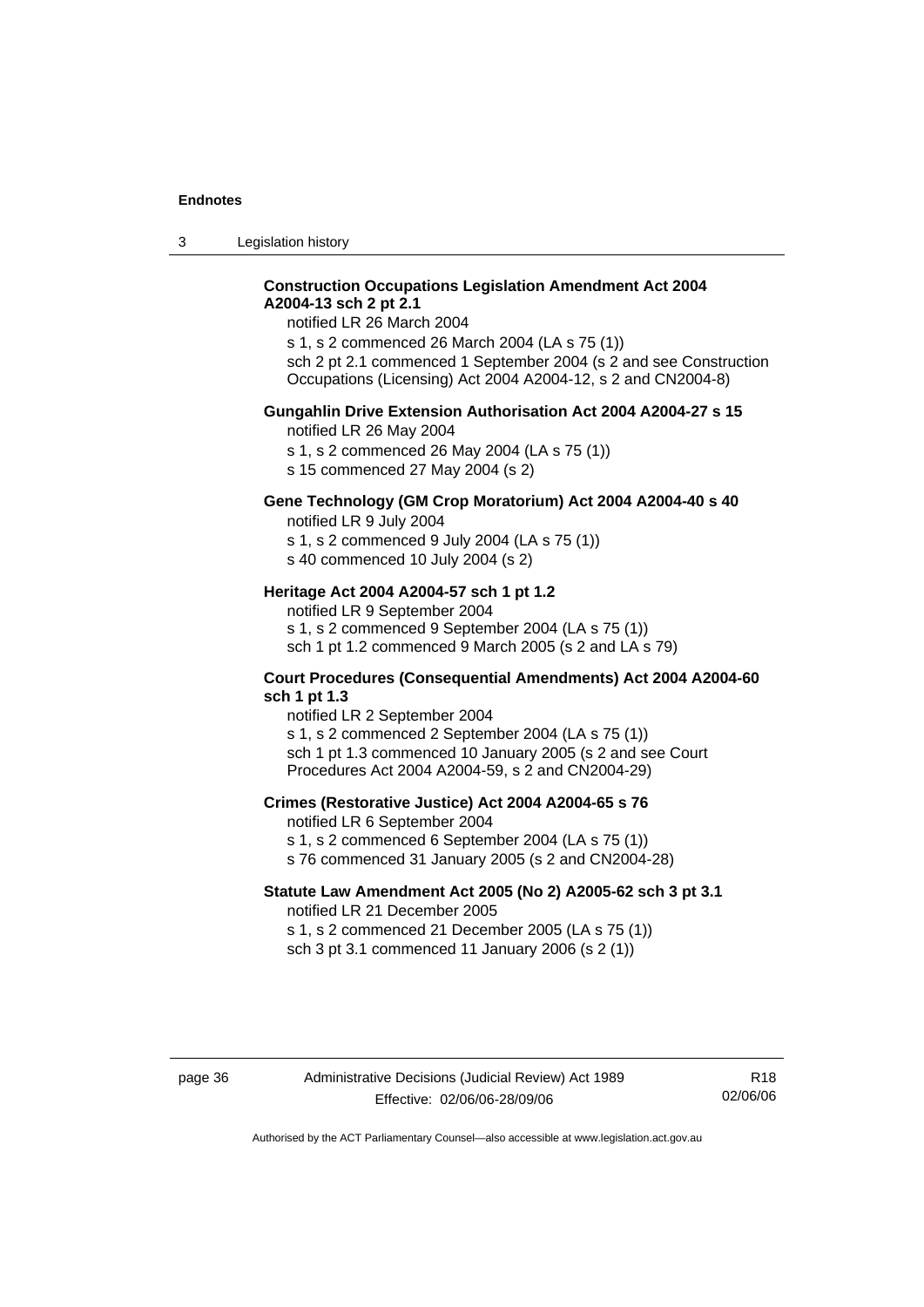Amendment history 4

# **Sentencing Legislation Amendment Act 2006 A2006-23 sch 1 pt 1.1**

notified LR 18 May 2006 s 1, s 2 commenced 18 May 2006 (LA s 75 (1)) sch 1 pt 1.1 commenced 2 June 2006 (s 2 (1) and see Crimes (Sentence Administration) Act 2005 A2005-59 s 2, Crimes (Sentencing) Act 2005 A2005-58, s 2 and LA s 79)

# **4 Amendment history**

| <b>Dictionary</b>                                                                                               |                                                                                                                                                                                                                                                                                                        |  |
|-----------------------------------------------------------------------------------------------------------------|--------------------------------------------------------------------------------------------------------------------------------------------------------------------------------------------------------------------------------------------------------------------------------------------------------|--|
| s <sub>2</sub>                                                                                                  | om A2001-44 amdt 1.42                                                                                                                                                                                                                                                                                  |  |
|                                                                                                                 | ins A2005-62 amdt 3.5                                                                                                                                                                                                                                                                                  |  |
| <b>Notes</b>                                                                                                    |                                                                                                                                                                                                                                                                                                        |  |
| s <sub>3</sub>                                                                                                  | am A1991-102 s 4: A1993-65 s 4: A1996-85 s 88: A2001-44<br>amdts 1.43-1.45<br>defs reloc to dict A2005-62 amdt 3.4<br>sub A2005-62 amdt 3.5<br>def <i>failure</i> om A2005-62 amdt 3.2<br>def <i>judge</i> om A2005-62 amdt 3.2<br>def <i>rules of court</i> am A1993-91 sch 3<br>om A2004-60 amdt 1.7 |  |
| s.3A                                                                                                            | Meaning of making and failure to make a decision<br>ins A2005-62 amdt 3.6                                                                                                                                                                                                                              |  |
| Meaning of person aggrieved<br>$s$ 3B                                                                           | ins A2005-62 amdt 3.6                                                                                                                                                                                                                                                                                  |  |
| Meaning of <i>conduct engaged in</i> for purpose of making decision<br>s <sub>3C</sub><br>ins A2005-62 amdt 3.6 |                                                                                                                                                                                                                                                                                                        |  |
| s <sub>4</sub>                                                                                                  | Act to operate despite anything in existing laws<br>am A2005-62 amdt 3.7                                                                                                                                                                                                                               |  |
| s <sub>5</sub>                                                                                                  | Applications for review of decisions<br>am A2005-62 amdts 3.8-3.15                                                                                                                                                                                                                                     |  |
| s 6                                                                                                             | Applications for review of conduct related to making of decisions<br>am A2005-62 amdts 3.16-3.23                                                                                                                                                                                                       |  |
| s 7 hdg<br>s <sub>7</sub>                                                                                       | Applications for failures to make decisions<br>sub A2005-62 amdt 3.24<br>am A2005-62 amdts 3.25-3.30                                                                                                                                                                                                   |  |

page 37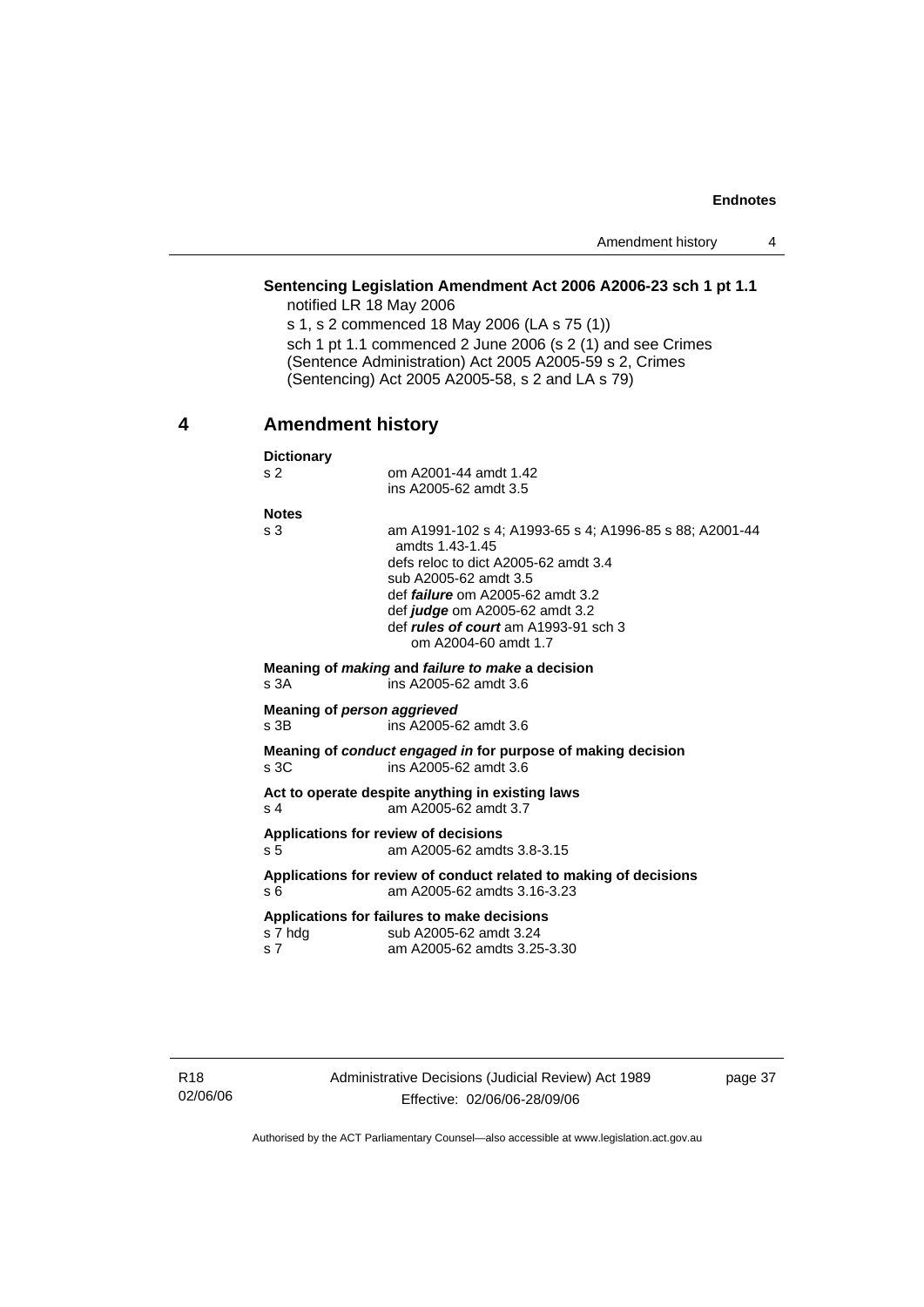# **Effect of Act on other rights**<br>s 8 orrig s 8 on s 8 orig s 8 om A2005-62 amdt 3.31

 (prev s 9) am A1991-102 s 5; A1993-65 s 5; A1999-66 sch 3; A2004-57 amdt 1.3; A2005-62 amdts 3.32-3.34 renum A2005-62 amdt 3.35

#### **Applications for order of review must set out grounds**

|                                                                                                    | s 9 hdg<br>s 9                                                                                                                                               | (prev s 10 hdg) sub A2005-62 amdt 3.36<br>orig s 9 renum as s 8<br>(prev s 10 hdg) am A2004-60 amdt 1.8; ss and pars renum<br>R13 LA (see A2004-60 amdt 1.9); A2005-62 amdt 3.37, amdt<br>3.38<br>renum A2005-62 amdt 3.39 |  |  |
|----------------------------------------------------------------------------------------------------|--------------------------------------------------------------------------------------------------------------------------------------------------------------|----------------------------------------------------------------------------------------------------------------------------------------------------------------------------------------------------------------------------|--|--|
|                                                                                                    | s 10                                                                                                                                                         | Period in which application for order of review must be made<br>orig s 10 renum as s 9<br>ins A2005-62 amdt 3.40                                                                                                           |  |  |
|                                                                                                    | Application for order of review not limited to grounds in application<br>s 11<br>sub A2005-62 amdt 3.40                                                      |                                                                                                                                                                                                                            |  |  |
|                                                                                                    | Reasons for decision may be obtained<br>am A2005-62 amdt 3.41, amdt 3.42, amdt 3.44, amdt 3.45,<br>s 13<br>amdt 3.47; ss renum A2005-62 amdt 3.43, amdt 3.46 |                                                                                                                                                                                                                            |  |  |
| Certain information not required to be disclosed<br>am A2005-62 amdts 3.48-3.51<br>s <sub>14</sub> |                                                                                                                                                              |                                                                                                                                                                                                                            |  |  |
|                                                                                                    | s 15 hdg<br>s 15                                                                                                                                             | Ministerial certificate about disclosure of information<br>sub A2005-62 amdt 3.52<br>am A2005-62 amdts 3.53-3.55; ss renum A2005-62 amdt 3.56                                                                              |  |  |
|                                                                                                    | Stay of proceedings<br>s 16                                                                                                                                  | am A1999-66 sch 3; A2005-62 amdt 3.57, amdt 3.58                                                                                                                                                                           |  |  |
|                                                                                                    | s 17 hdg<br>s 17                                                                                                                                             | Powers of Supreme Court in relation to applications for order of review<br>sub A2005-62 amdt 3.59<br>am A2005-62 amdt 3.60-3.62                                                                                            |  |  |

**Change in person holding, or performing the duties of, an office**  s 18 am A2005-62 amdt 3.63; ss renum R17 LA

**Intervention by Minister**  sub A2005-62 amdt 3.64

# **Act not to apply to certain decisions**  s 20 am A2005-62 amdt 3.65; ss renum A2005-62 amdt 3.66

**Regulation-making power** 

s 21 **sub A2001-44 amdt 1.46** 

| page 38 |  |
|---------|--|
|---------|--|

# page 38 Administrative Decisions (Judicial Review) Act 1989 Effective: 02/06/06-28/09/06

R18 02/06/06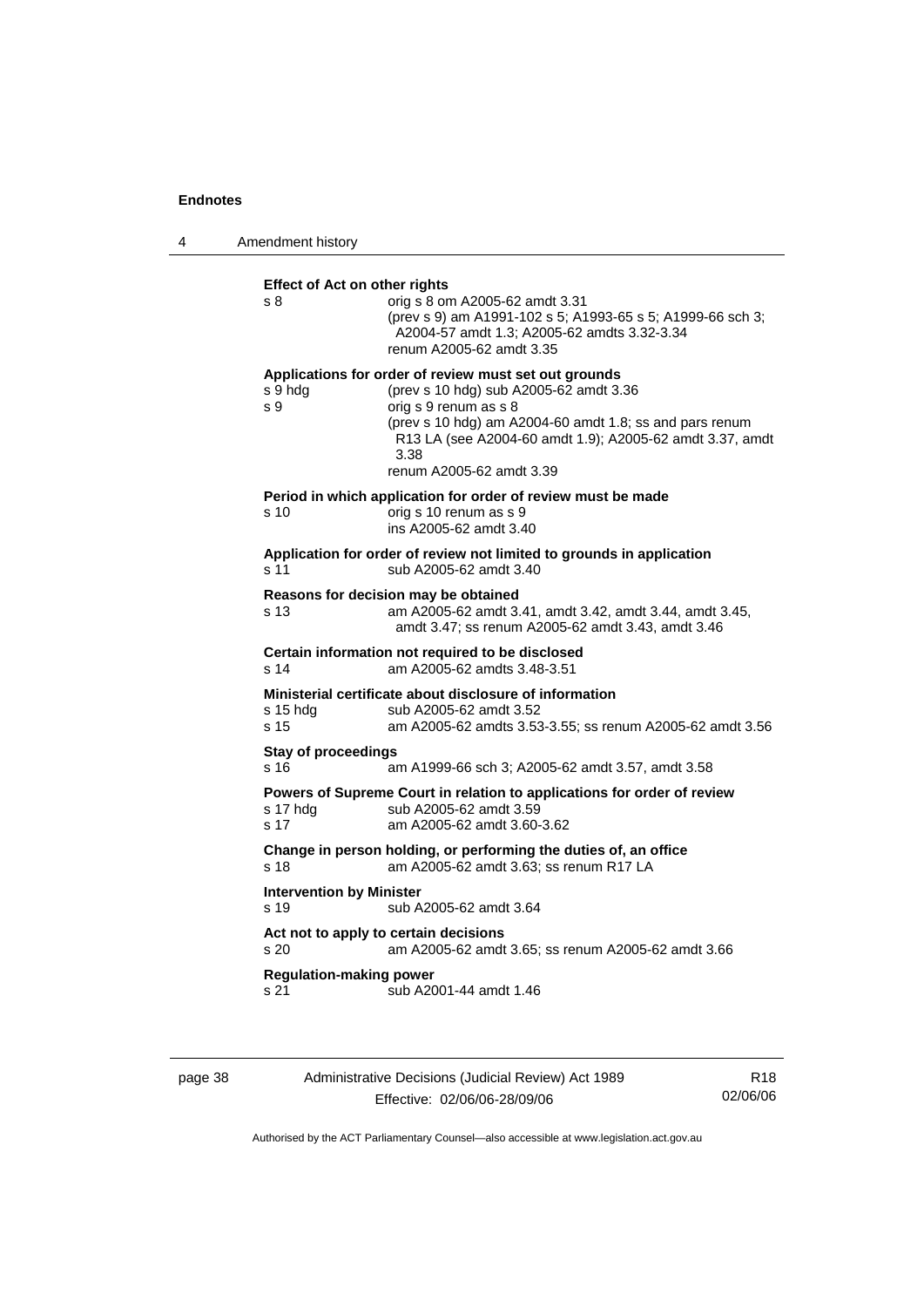# **Transitional—sch 1, clause 5**

ins A2004-13 amdt 2.1 exp 1 July 2005 (s 22 (2))

# **Decisions to which this Act does not apply**<br>sch 1 am A1991-3 sch; A1992-7

am A1991-3 sch; A1992-71 s 53; A1994-10 s 4; A1998-18 sch 1; A1999-5 sch 2; A1999-8 s 33; A2000-16 sch 3 pt 1; A2001-44 amdt 1.47; A2002-15 s 14; A2002-42, s 44; A2003- 8 amdt 1.1; A2004-13 amdt 2.2; A2004-27 s 15; A2004-40 s 40; A2004-65 s 76 sub A2005-62 amdt 3.67 am A2006-23 amdt 1.1; items renum A2006-23 amdt 1.2

#### **Decisions to which s 13 does not apply**

| sch 2 | am A1994-38 sch 1 pt 3; A1996-26 sch |
|-------|--------------------------------------|
|       | sub A2005-62 amdt 3.68               |
|       | am A2006-23 amdt 1.3                 |

# **Dictionary**

| ins A2005-62 amdt 3.69                                |
|-------------------------------------------------------|
| def conduct engaged in ins A2005-62 amdt 3.69         |
| def decision to which this Act applies reloc from s 3 |
| A2005-62 amdt 3.4                                     |
| def <b>duty</b> am A1994-38 sch 1 pt 3                |
| reloc from s 3 A2005-62 amdt 3.4                      |
| def enactment am A1999-66 sch 3                       |
| sub A2005-62 amdt 3.1                                 |
| reloc from s 3 A2005-62 amdt 3.4                      |
| def <i>failure to make</i> ins $A2005-62$ amdt $3.69$ |
| def <i>making</i> ins $A2005-62$ amdt $3.69$          |
| def order of review am A2005-62 amdt 3.3              |
| reloc from s 3 A2005-62 amdt 3.4                      |
| def person aggrieved ins A2005-62 amdt 3.69           |
| def statement of reasons ins A2005-62 amdt 3.69       |
|                                                       |

R18 02/06/06 Administrative Decisions (Judicial Review) Act 1989 Effective: 02/06/06-28/09/06

page 39